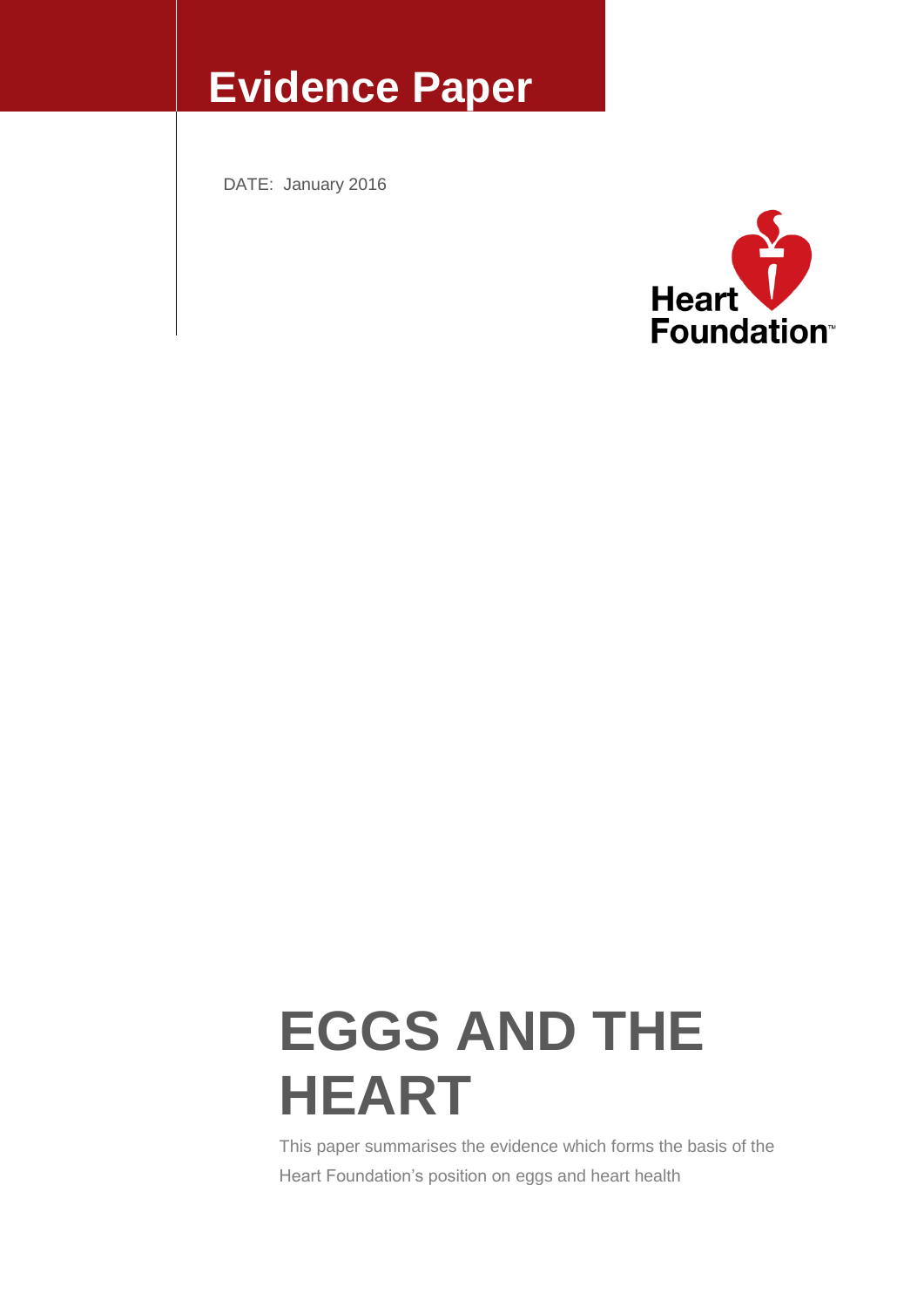# **CONTENTS**

| Considerations when interpreting studies on eggs5                     |
|-----------------------------------------------------------------------|
|                                                                       |
|                                                                       |
|                                                                       |
|                                                                       |
|                                                                       |
|                                                                       |
|                                                                       |
| Evidence overview: Epidemiological research on eggs and risk of       |
| Evidence overview: Intervention studies on eggs and risk factors  11  |
|                                                                       |
|                                                                       |
|                                                                       |
| Evidence Table 1: Meta-analyses of epidemiological studies on eggs    |
| Evidence Table 2: Intervention studies on eggs and heart disease risk |
|                                                                       |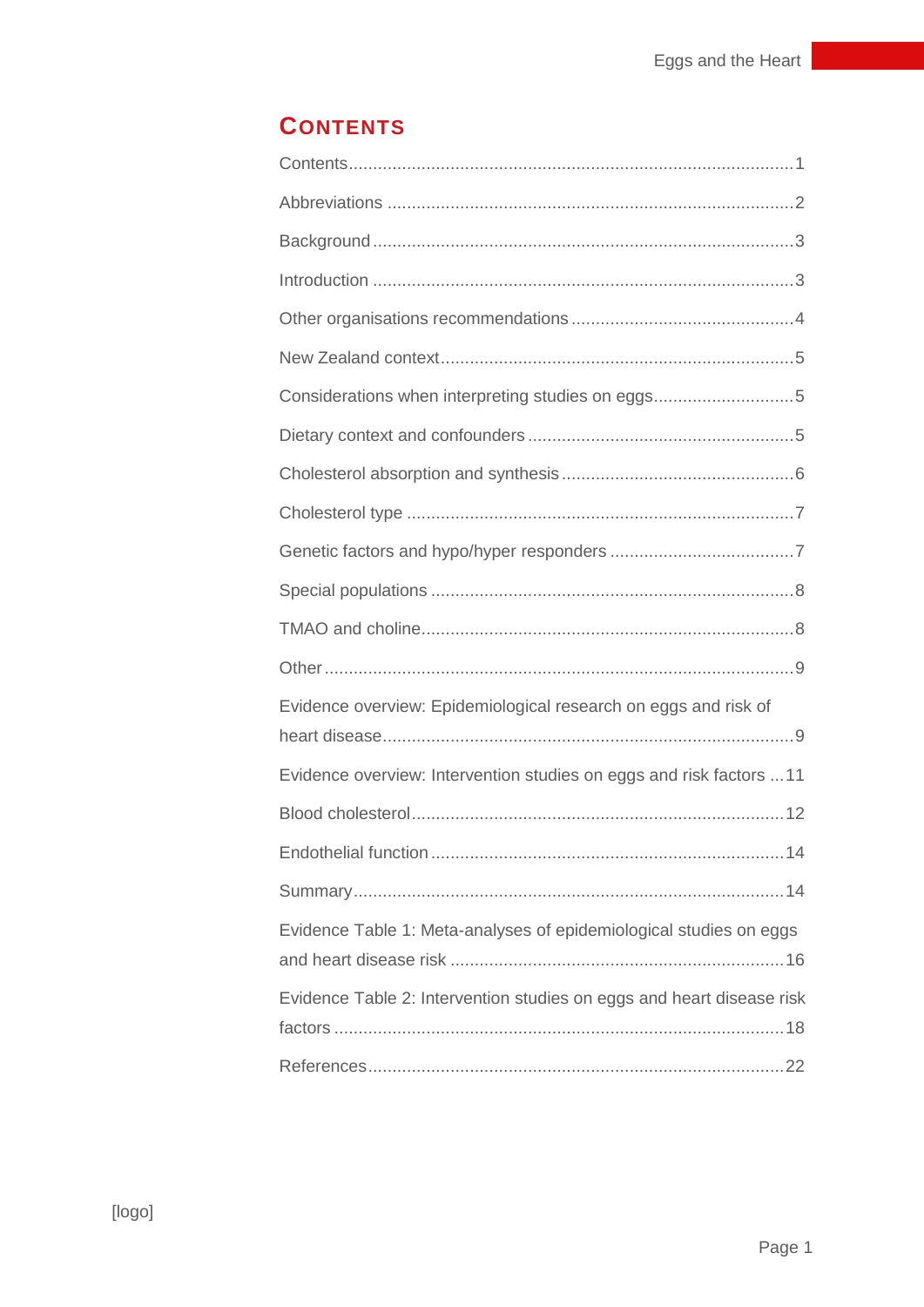## **ABBREVIATIONS**

| <b>CHD</b>    | Coronary heart disease                        |
|---------------|-----------------------------------------------|
| <b>CVD</b>    | Cardiovascular disease                        |
| <b>FFQ</b>    | Food frequency questionnaire                  |
| <b>HDL</b>    | High density lipoprotein cholesterol          |
| <b>HR</b>     | Hazard ratio                                  |
| <b>IHD</b>    | Ischaemic heart disease                       |
| <b>LDL</b>    | Low density lipoprotein cholesterol           |
| MI            | Myocardial infarction                         |
| P:S           | Polyunsaturated to saturated fatty acid ratio |
| <b>RCT</b>    | Randomised controlled trial                   |
| <b>RR</b>     | <b>Relative risk</b>                          |
| <b>TC</b>     | <b>Total cholesterol</b>                      |
| <b>TC:HDL</b> | Total cholesterol to HDL cholesterol ratio    |
| TG            | <b>Triglycerides</b>                          |
| <b>TMAO</b>   | Trimethylamine-N-oxide                        |
| <b>USDA</b>   | United States Department of Agriculture       |
| <b>VLDL</b>   | Very low density lipoprotein cholesterol      |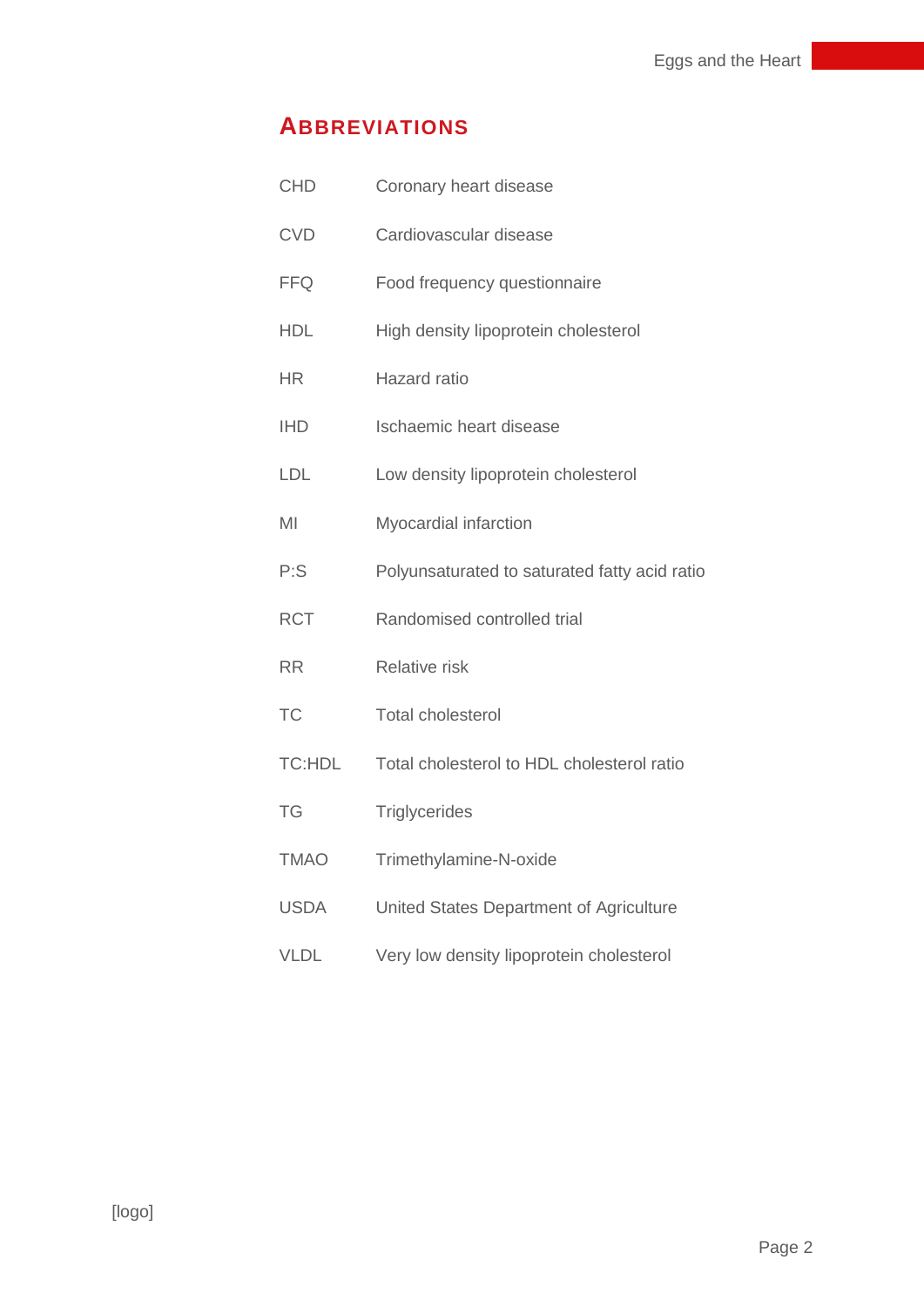#### **BACKGROUND**

Cholesterol is a waxy substance that is a type of lipid. It forms part of cell membranes and is used in the formation of brain cells, nerve cells, bile acids, preformed Vitamin D and hormones. While some cholesterol in our body is essential, the type and amount of cholesterol in our blood correlates with risk of heart disease.

There are two sources of cholesterol in our bodies. The main source is endogenous cholesterol made in our bodies or recycled by the liver. The type and amount of cholesterol our body makes is influenced by the food we eat. This is our 'blood cholesterol', for example LDLcholesterol and HDL-cholesterol. This cholesterol is packaged up in lipoproteins that act as transporters around the body. The second source is 'dietary cholesterol' from eating animal products that already contain cholesterol. These two forms of cholesterol need to be kept distinct.

This umbrella review assesses the impact of dietary cholesterol from the food we eat, especially from eggs, and updates the earlier Heart Foundation position paper from 1999. It considers whether recommendations should continue to be made to limit dietary cholesterol from eggs for people at high risk of heart disease. Systematic reviews, meta-analyses and recent RCTs assessing the impact of eggs on heart disease or risk factors are included.

#### **INTRODUCTION**

Egg yolks are high in cholesterol and are a major source of dietary cholesterol. The New Zealand Heart Foundation has previously recommended that people at high risk of heart disease limit egg intake to three eggs (yolks) per week. Whilst its original (1999) evidence paper found dietary cholesterol had little effect on blood cholesterol levels and risk of heart disease, there were two main reasons for continuing the advice to limit egg intake:

 Dietary cholesterol may contribute to a small increase in lipids in susceptible people, for example those with combined hyperlipidaemia.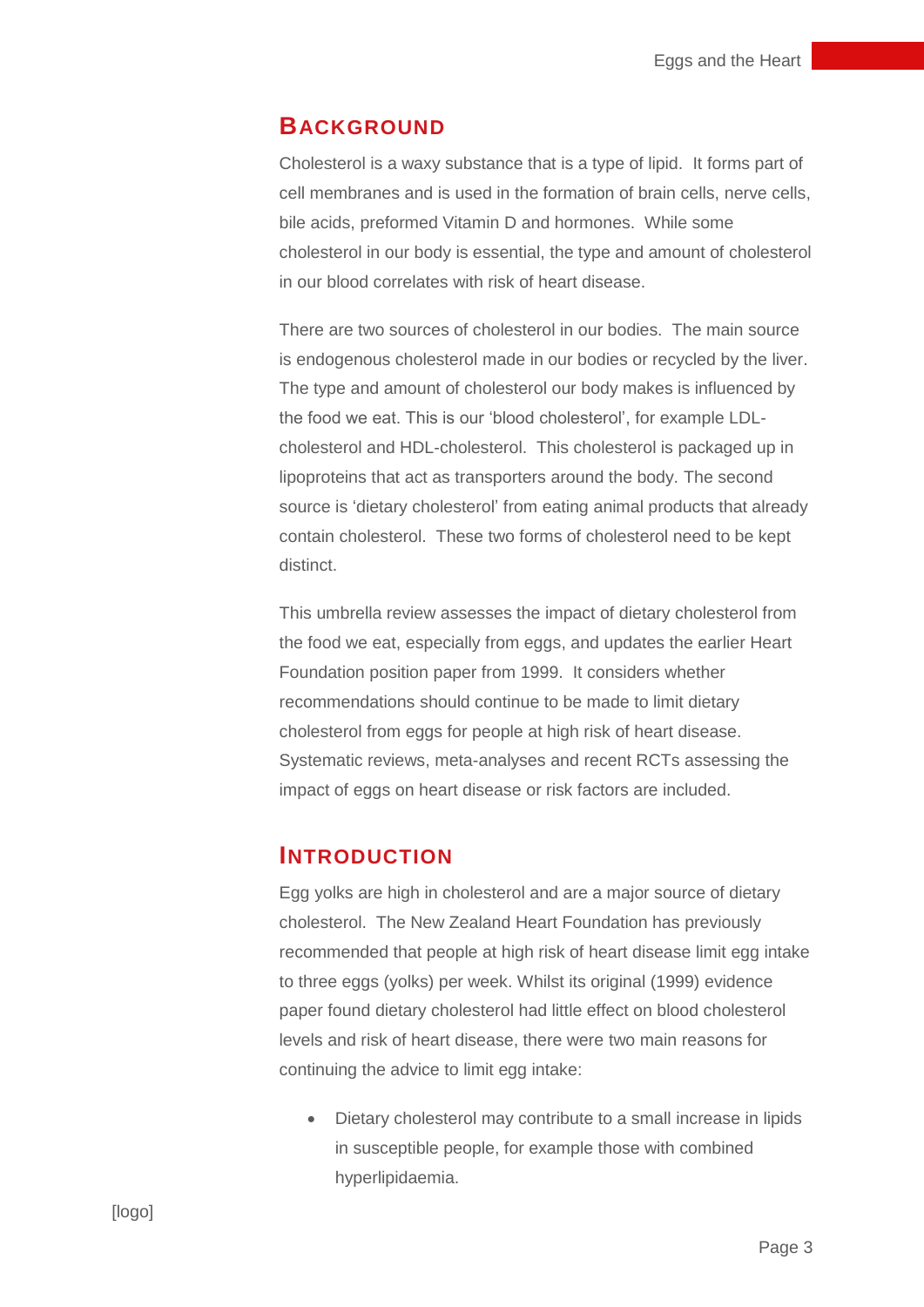Dietary cholesterol has little impact on blood cholesterol levels within the context of a diet lower in saturated fat. However, dietary cholesterol and saturated fat act synergistically. It was thought that intakes of dietary cholesterol higher than 300mg/day were a more important determinant of total and LDL cholesterol when saturated fats accounted for more than 15% of total energy intake.<sup>1</sup> Average saturated fat intakes at the time were high enough to consider it prudent to advise limiting eggs for people at high risk of heart disease.

It should be noted that these recommendations were not for the general healthy population, for whom no recommendations have been made by the NZ Heart Foundation around limiting egg intake.

#### **OTHER ORGANISATIONS RECOMMENDATIONS**

Since the original Heart Foundation position paper was published, most organisations around the world have liberalised their advice on eggs. The Australian Heart Foundation now recommend up to six eggs per week as part of a balanced diet for people with heart disease, and the British Heart Foundation removed restrictions on egg intake.

In the United States, the draft 2015 USDA dietary guidelines are in line with recent American Heart Association recommendations and state:

*Previously, the Dietary Guidelines for Americans recommended that cholesterol intake be limited to no more than 300 mg/day. The 2015 DGAC will not bring forward this recommendation because available evidence shows no appreciable relationship between consumption of dietary cholesterol and serum cholesterol, consistent with the conclusions of the AHA/ACC report.<sup>2</sup>*

The latest American Heart Association and American College of Cardiologists position is that "there is insufficient evidence to determine whether lowering dietary cholesterol reduces LDLcholesterol".<sup>3</sup> They were unable to identify a good quality systematic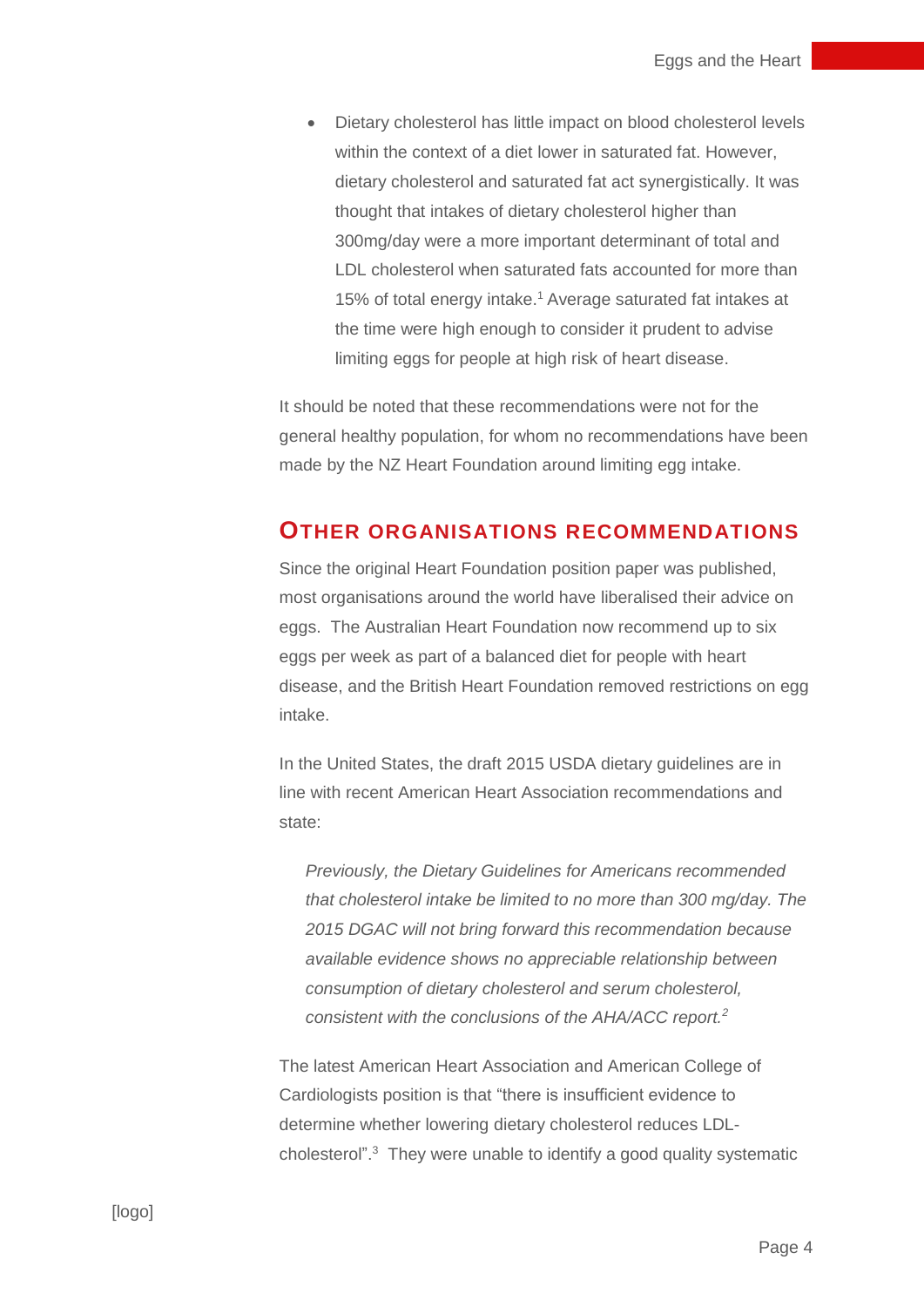review or meta-analysis that met their inclusion criteria, thus leading to a rating of insufficient evidence.

#### **NEW ZEALAND CONTEXT**

The Adult Nutrition Survey 2008/09 found usual median daily intakes of dietary cholesterol were 316mg for males and 219mg for females. Intakes were higher for Māori and Pacific peoples, with no difference by level of socio-economic deprivation.<sup>4</sup>

Eggs and egg dishes contributed 13% of dietary cholesterol, poultry 12%, beef and veal 9%, milk 8%, fish and seafood 8%, bread-based dishes 7% and pork 5%. A medium-sized egg contains around 202mg of dietary cholesterol.

Saturated fatty acids have a greater effect on blood cholesterol levels than dietary cholesterol, and their intake was on average 36.5g per day for males and 25.8g per day for females. This equated to 13.1% of daily energy intake. Intakes were higher than average for Māori, but similar for Pacific peoples.

Apart from their dietary cholesterol content, eggs are an inexpensive source of protein and other nutrients such as carotenoids, vitamin D, B12, selenium and choline.

The Ministry of Health's Eating and Activity Guidelines for adults do not give any specific recommendations around limiting egg intake.

# **CONSIDERATIONS WHEN INTERPRETING STUDIES ON EGGS**

#### DIETARY CONTEXT AND CONFOUNDERS

 The dietary context in studies is often not well defined, and the surrounding diet could moderate the influence of eggs. For example, if the background diet is high or low in dietary cholesterol, saturated fat,<sup>5</sup> or fibre.<sup>6,7</sup> If the background diet is unhealthy, then consumption of eggs may do little to alter disease risk.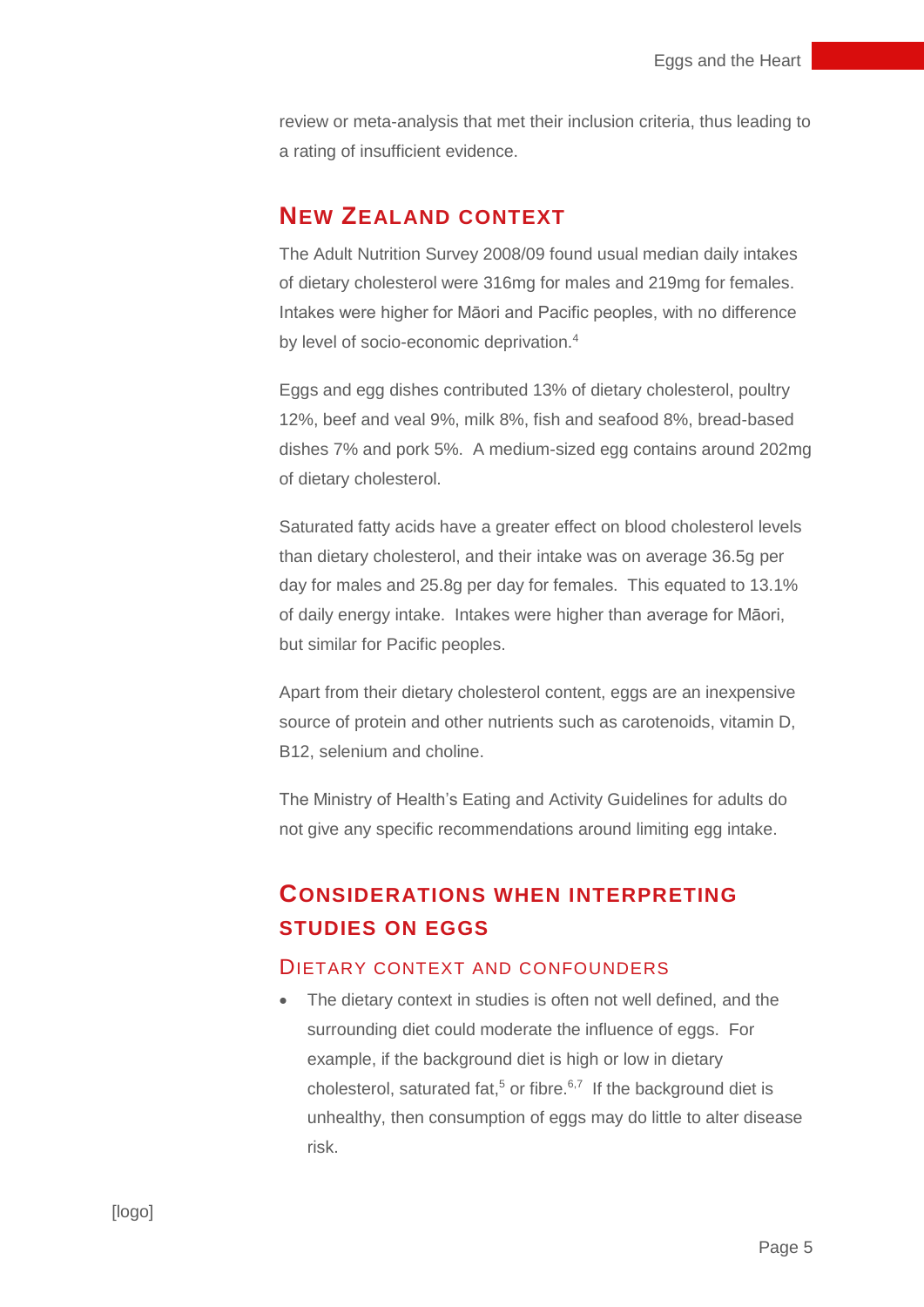- It is difficult to discern the effect of dietary cholesterol from that of dietary fat as they are typically found in the same foods.<sup>6</sup>
- Dietary cholesterol has a smaller influence on LDL cholesterol when saturated fat intake is low (or the P:S ratio is high). It has been estimated adding 100mg of dietary cholesterol (half an egg) to a diet high in saturated fat would increase LDL by 0.06mmol/L compared to 0.04mmol/L for a diet low in saturated fat.<sup>5</sup>
- In cohort studies, especially earlier studies, adjustments were often not made for potential confounders.<sup>8,9</sup> Saturated fat intakes often increase alongside dietary cholesterol, and diets higher in animal products may be lower in fruit and vegetables. Eggs are often eaten as part of a cooked breakfast with foods such as bacon, sausages or white bread with butter, all of which could affect blood cholesterol levels and heart disease risk. There are also lifestyle factors that may be more common in people who eat a greater number of eggs that could influence risk, such as smoking (in men) or low levels of physical activity.<sup>10-12</sup>
- There is a level of measurement error in dietary assessment. Cohort studies mainly used self-reported intake, food questionnaires seldom collect detailed information on eggs, there is often no way of differentiating between egg white and egg yolk intake, or accounting for eggs in food or mixed dishes.<sup>13</sup>

#### CHOLESTEROL ABSORPTION AND SYNTHESIS

- The body adjusts its absorption and production of cholesterol to try and maintain a stable pool of cholesterol in the body.<sup>6</sup>
- If dietary intake of cholesterol is moderate to high, absorption and production of cholesterol is reduced. Thus, LDL-cholesterol is more sensitive to low rather than high intakes of dietary cholesterol.<sup>6</sup>
- Furthermore, increases in dietary cholesterol might increase cholesterol removal from the body through the reverse cholesterol transport pathway.14-16
- The cholesterol raising effect of eggs is strongest at cholesterol intakes of less than 400mg/day.<sup>17</sup>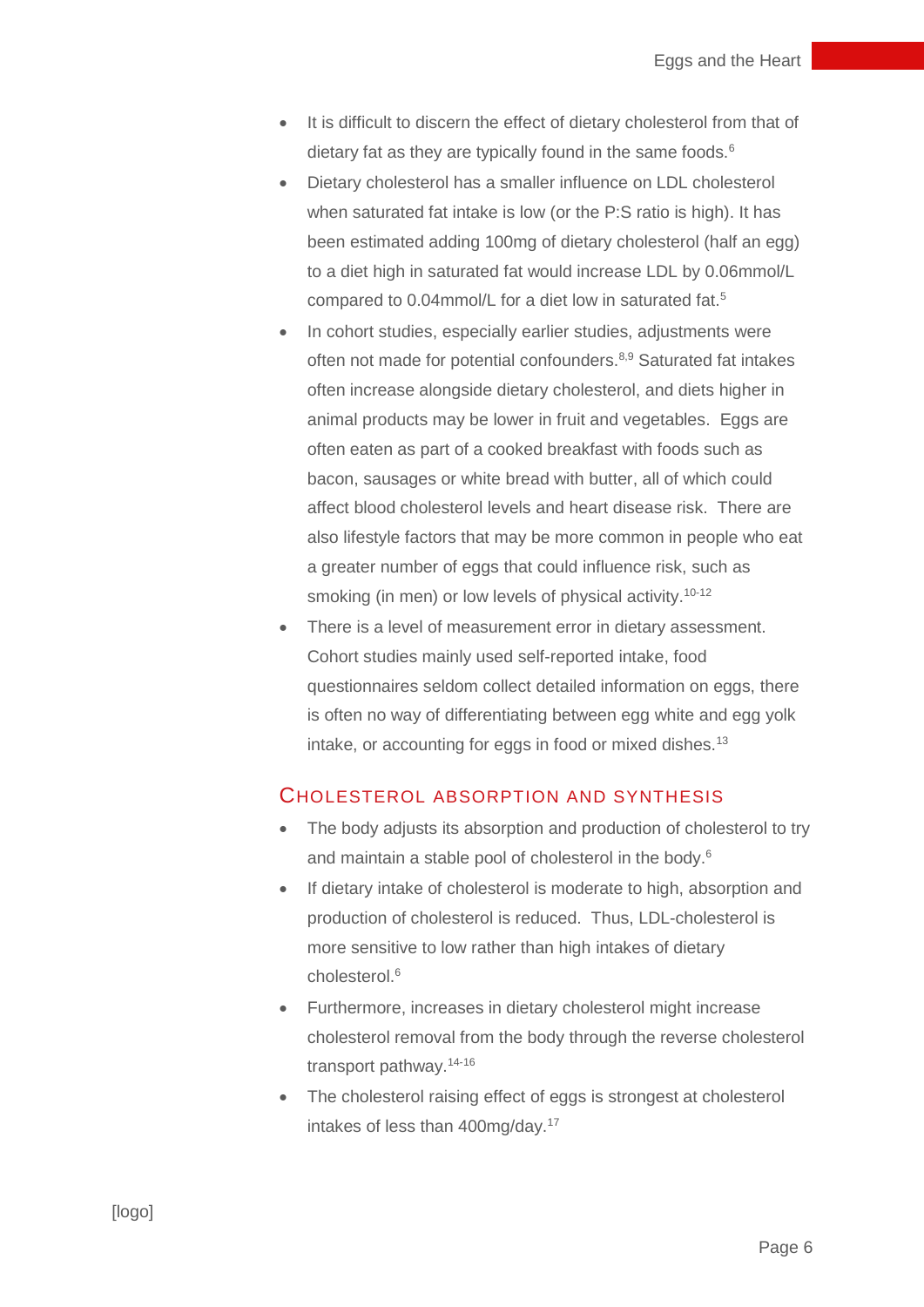- If dietary intake of cholesterol is low, the body increases production and absorption. 6
- Dietary restriction and increased meal frequency have been found to reduce cholesterol synthesis.<sup>6</sup>

#### BLOOD CHOLESTEROL TYPE

- A high egg intake can increase LDL cholesterol but it also increases HDL cholesterol, and therefore may have only a small effect on the TC:HDL ratio.<sup>5,16-18,19,20</sup> However, HDL may not increase as much as LDL so the overall effect could still be adverse, although this is not consistent between studies.<sup>4,15,21</sup> A meta-analysis estimated the equivalent of an egg a day would increase the TC:HDL ratio by 0.04 units, increasing risk of myocardial infarction by 2.1%.<sup>5</sup>
- Egg consumption may increase formation of large buoyant LDL, which has been associated with being less atherogenic than small dense LDL, although both are still considered atherogenic to some degree. 16,19,20,22,23 Some of these studies were also in a carbohydrate restricted diet which could influence results.
- Spence contends that fasting lipid measurements conceal the true effect on the endothelium as so much of our time is spent in the post-prandial state. Cholesterol peaks after six to eight hours, whereas studies often measure fasting levels.<sup>24,25</sup>

#### GENETIC FACTORS AND HYPO/HYPER RESPONDERS

- There are large differences in cholesterol absorption between people, and differences by age and sex. Absorption of cholesterol can range from 20% to 80% in healthy subjects on a moderately low-cholesterol diet, and increases with aging.<sup>6</sup>
- Some people have a greater response to dietary cholesterol intake (hyper-responders) whilst others have little response (hyporesponders) to dietary cholesterol. 14,15 Some of this difference may be due to intra-individual fluctuations, rather than differing response levels.<sup>26</sup>
- Up to one-quarter of the population are considered hyperresponders to dietary cholesterol because their cholesterol levels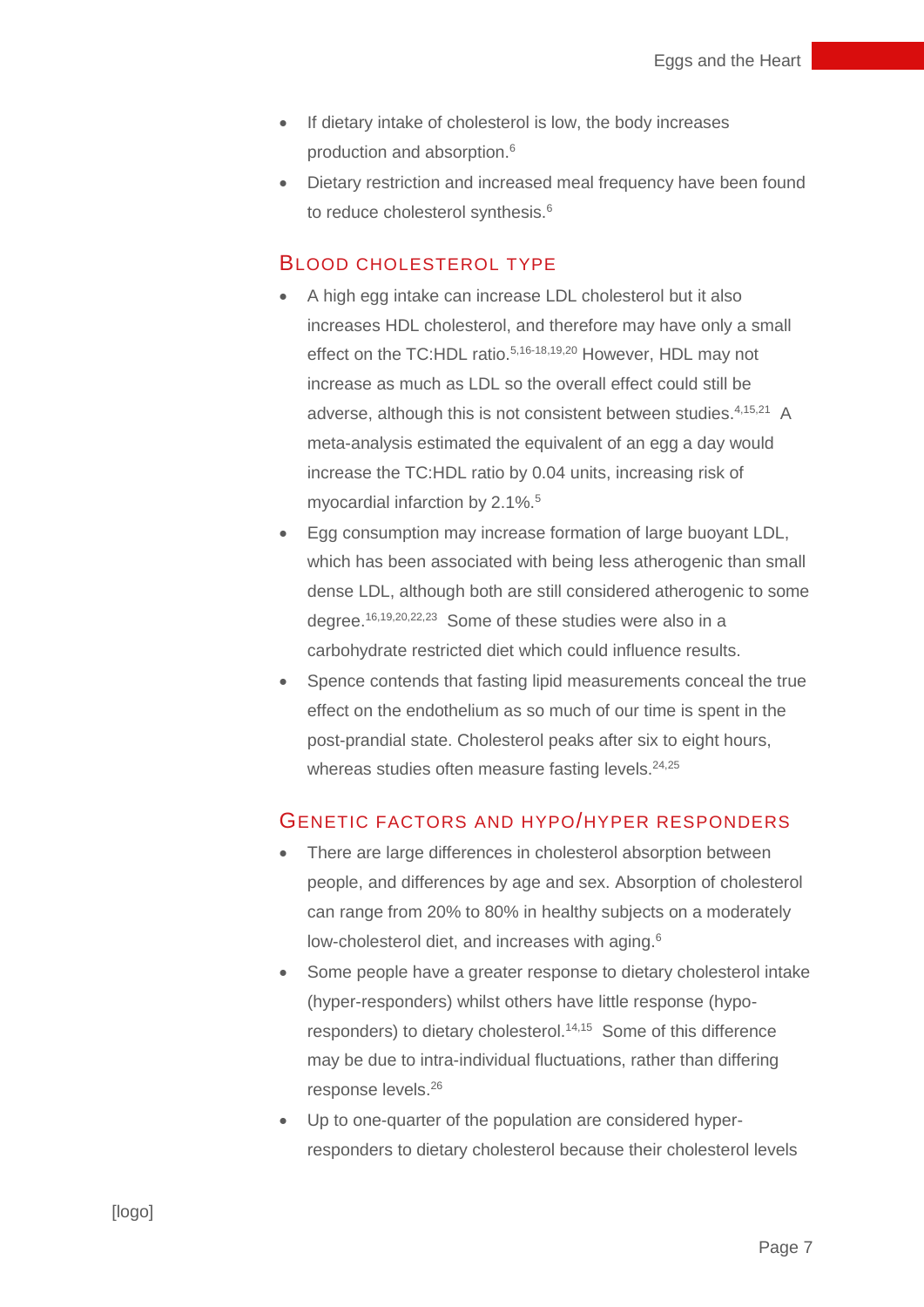increase more acutely than non-responders, with up to a three-fold difference in effect.<sup>21</sup>

- Genetic factors such as presence of certain alleles and phenotypes can increase sensitivity to dietary cholesterol.<sup>6</sup> <sup>27</sup>
- However, even in hyper-responders, both LDL and HDL cholesterol increase and the effect on the TC:HDL ratio may not be statistically significant.<sup>14,15</sup> In contrast, Weggemans calculated that the rise in HDL was not sufficient to compensate for the rise in LDL cholesterol (see Evidence Table 2).<sup>5</sup>

#### SPECIAL POPULATIONS

- At high intakes, people with insulin resistance could be less sensitive to egg-induced increases in LDL and HDL cholesterol than those who are insulin sensitive,<sup>17</sup> potentially due to reduced cholesterol absorption.<sup>28</sup> Cholesterol synthesis is increased and absorption decreased in insulin resistance and type 2 diabetes, and this is independent of obesity.<sup>29</sup>
- Obesity and overweight may increase rate of cholesterol synthesis. 6
- Dietary cholesterol and egg intake have been associated with increased CVD risk in people with type 2 diabetes in most studies that have assessed them. Results are inconsistent in relation to whether higher egg intakes increase risk of getting type 2 diabetes in the first place. 9
- Studies of populations already experiencing some form of heart disease or at high risk of heart disease are likely to be on medication, which will reduce their risk of experiencing heart disease outcomes, and may partially disguise beneficial effects of dietary effects.

#### TMAO AND CHOLINE

 Eggs are a good source of the B-vitamin choline, an essential nutrient for foetal development. Preliminary research suggests that microbes can metabolise choline to TMAO (trimethylamine-Noxide).<sup>30</sup> High levels of TMAO in the plasma have been associated with CVD in humans in epidemiological studies, and animal studies suggest this is due to direct involvement in the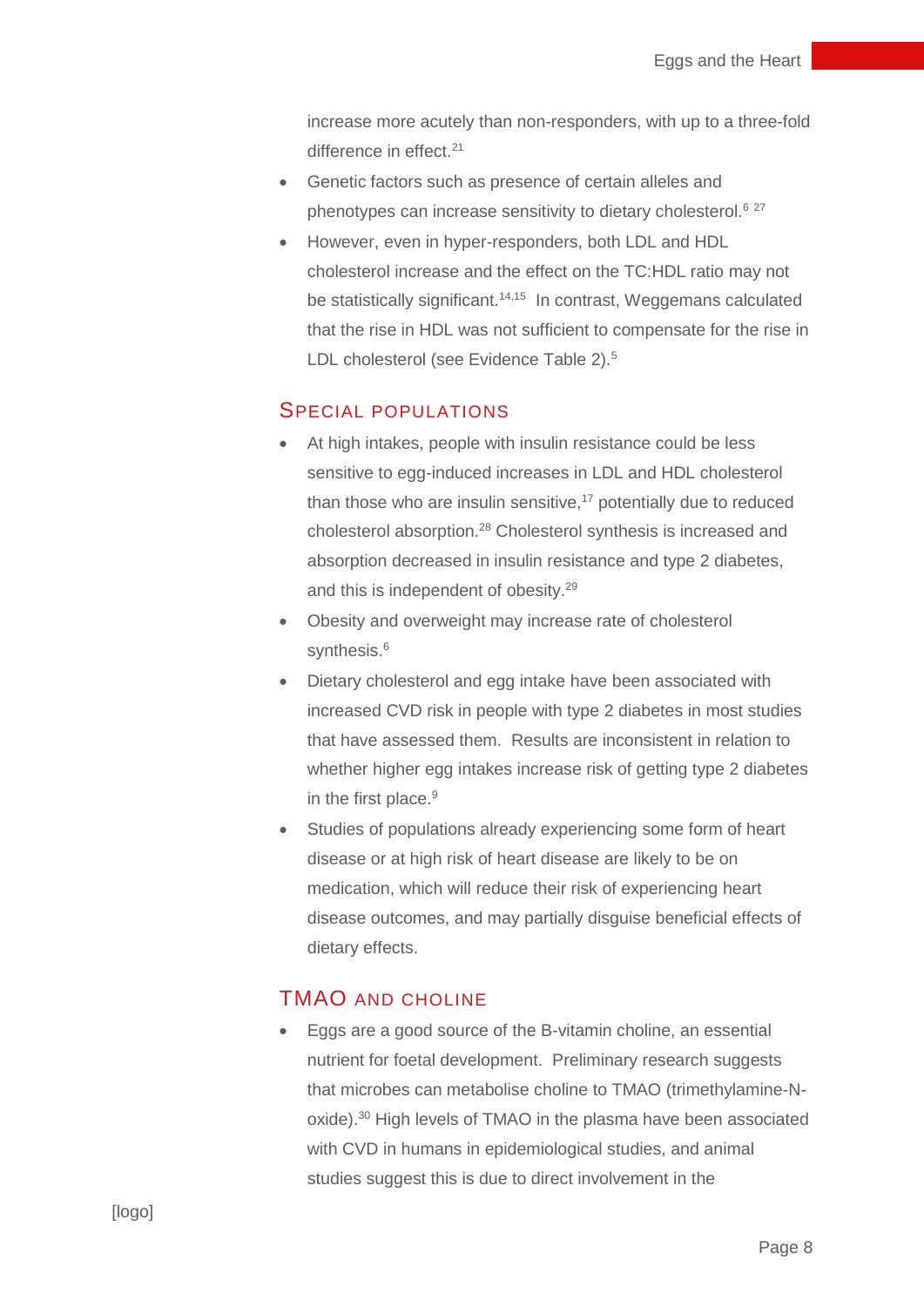atherosclerotic process, rather than acting as a biomarker.  $31,33$ Studies have shown increased formation of TMAO with consumption of two or more eggs in a meal. 30,32,33 On the contrary, choline deficiency has also been linked to atherosclerosis.<sup>34</sup> Further research is required to confirm the findings and determine their full implications.

#### **OTHER**

- There is a very small amount of mechanistic data that implies dietary cholesterol could be involved in the inflammatory response and atherosclerosis.35,36
- Many intervention studies have assessed high cholesterol intakes. An Institute of Medicine review of 50 clinical studies found more than half used changes in cholesterol dose of more than 500mg/day, which is far higher than average intakes.<sup>37</sup>
- The egg industry has funded many of the intervention studies and reviews. No sensitivity analyses were identified that assessed any differences between industry funded and non-industry funded research.

# **EVIDENCE OVERVIEW: EPIDEMIOLOGICAL RESEARCH ON EGGS AND RISK OF HEART DISEASE**

The studies included in this section are all prospective cohort studies. The advantage of these types of studies is that they can look at disease outcomes, rather than risk factors, as well as the timesequence of events. However, they are unable to determine if associations with a disease outcome are due to cause and effect. They are prone to some level of measurement error and confounding from other variables. As an example, results from early studies suggesting a link between dietary cholesterol and risk of CVD<sup>38</sup> likely reflected the effect of saturated fat rather than dietary cholesterol, as most did not control for confounders.<sup>8</sup>

Two recent meta-analyses of prospective cohort studies found no evidence that an egg a day effects CHD or CVD outcomes (see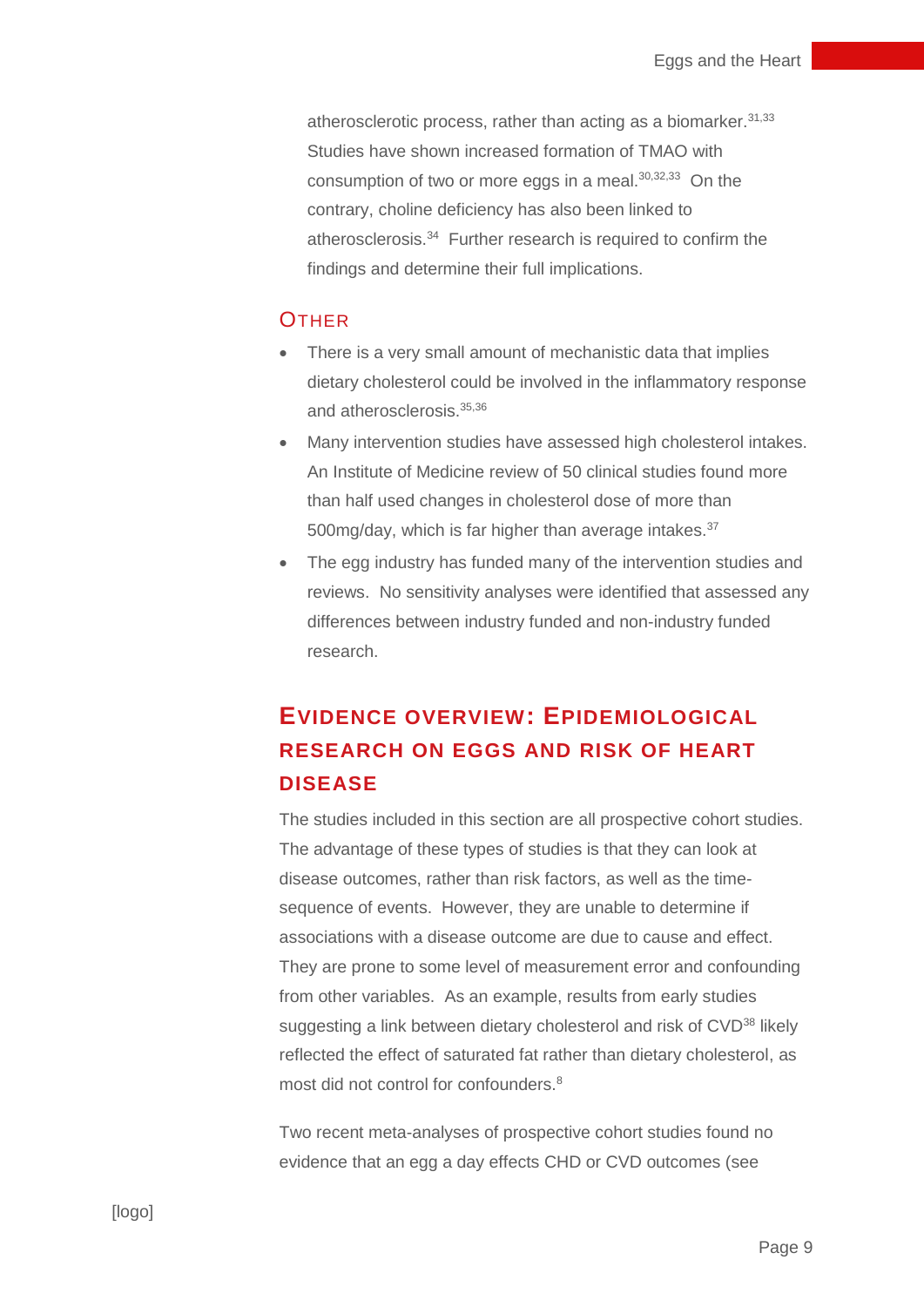Evidence Table 1).<sup>39,40</sup> However, they did find increased risk in people with type 2 diabetes. An earlier systematic review also found that once dietary confounders were taken into account, there was no association with one or more eggs per day and risk of CHD in people without diabetes.<sup>8</sup>

A re-analysis of data from three of the studies included in these reviews (Nurses' Health study, Health Professionals Follow-Up study, NHANES data) estimated that one egg per day contributed to less than 1% of heart disease mortality.<sup>41</sup>

A third meta-analysis of cohort studies had a contradictory finding (Evidence Table 1). It concluded there was an association between egg consumption and CVD, with a 19% increased relative risk in the highest compared to lowest egg intake groups.<sup>42</sup> In comparison to the other meta-analyses, this study included case-control and crosssectional studies, which are weaker study designs. However, excluding the one cross-sectional study on CVD only reduced the relative risk to 16%. The studies included did differ, with about half overlapping with Shin et al,<sup>39</sup> but only three studies overlapping with the analysis by Rong et al.<sup>40</sup> Seventeen percent of the weighting in the analysis came from a study by Nettleton which was not included in the other meta-analyses. It found increased risk of heart failure with higher egg intake.<sup>43</sup> The other study on heart failure included in this review also found increased risk with seven or more eggs per week.<sup>44</sup>

Larsson et al assessed the effect on heart failure in two Swedish cohorts. Consumption of greater than 1 egg/day was associated with increased risk of heart failure in men only (a 32% increased relative risk). Risk was even higher at 2 eggs/day. Results were not altered by diabetes history.<sup>45</sup>

Berger et al conducted the most recent systematic review and metaanalysis on dietary cholesterol and CVD, including both cohort and intervention studies (which are discussed in the next section).<sup>46</sup> It included 17 cohorts and 19 trials published between 1979 and 2013 in people without existing CVD (cohort studies) and with normal lipid concentrations (intervention studies). They noted inconsistent findings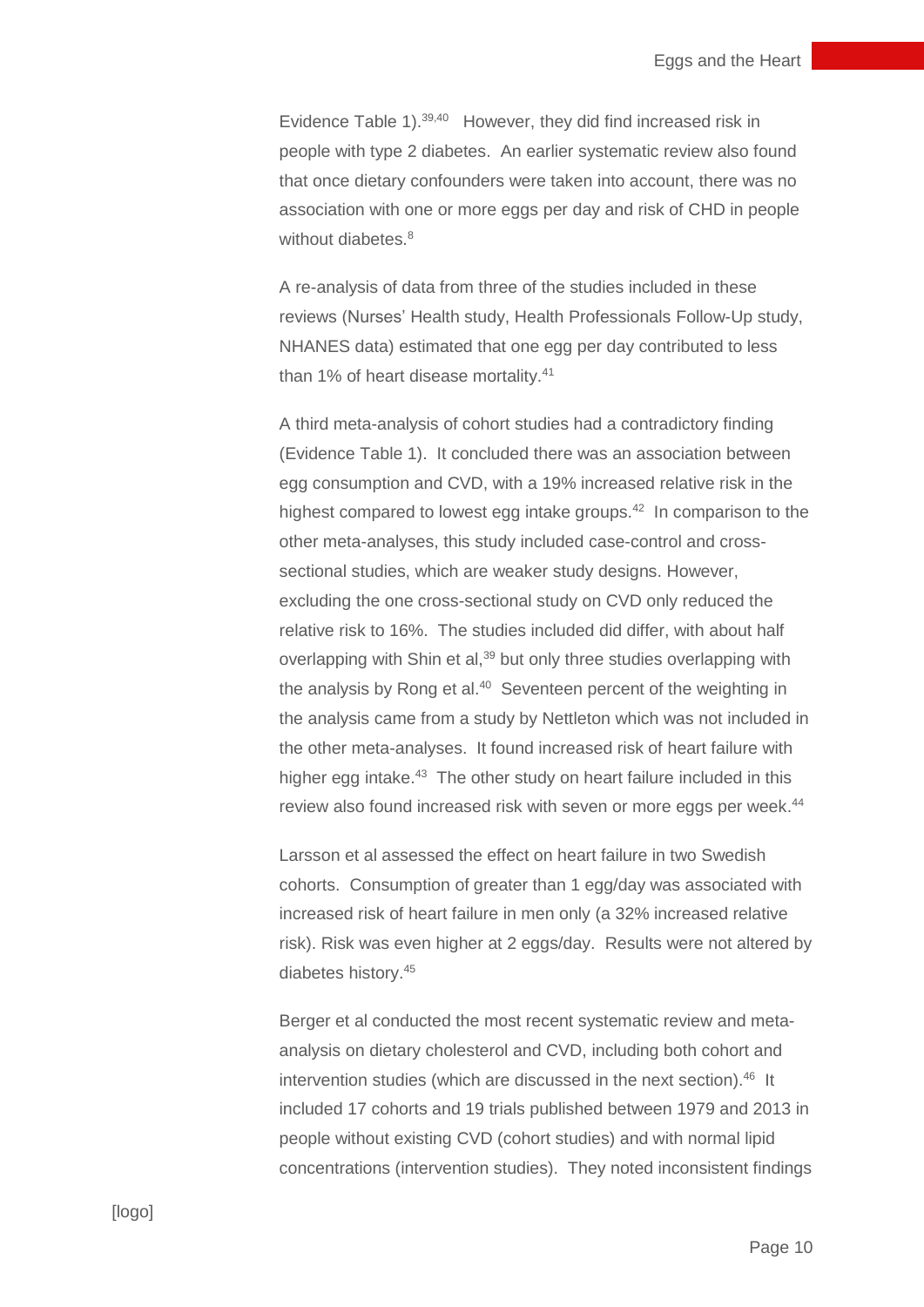between studies and generally poor methodological quality, both of which limited the ability to draw robust conclusions. Cohort studies did not identify any association between dietary cholesterol and increased risk of CVD. Due to the sparse data, a meta-analysis of cohort studies was not conducted. Few of the studies adjusted for dietary factors, and all used a single baseline assessment of diet.<sup>46</sup>

Whilst this evidence paper is looking at cardiovascular outcomes, it should be noted that a re-analysis of the Physicians' Health Study found consumption of more than six eggs per week was associated with a 23% increased risk of mortality after adjusting for confounders. Consumption of less than six eggs per week was not associated with increased risk. There was no association at any level of intake with myocardial infarction or stroke,<sup>11</sup> but there was a 28% increased risk of heart failure.<sup>44</sup> However, no dietary intake data was reported and adjustments were not made for saturated fat intake. Potential flaws in the statistical analysis have been identified.<sup>47</sup>

Although there is still need for caution, overall, epidemiological evidence suggests six to seven eggs per week does not increase heart disease risk, with the exception of type 2 diabetes and possibly heart failure. A proposed mechanism for the increased risk with type 2 diabetes is increased intestinal cholesterol absorption due to molecular and genetic changes in type 2 diabetes.<sup>48</sup>

Tran et al suggested caution in interpreting the findings from metaanalyses on type 2 diabetes because of challenges in combining the data. They were unable to conduct a meta-analysis because of variations between studies in outcome definition, measurement of exposure, assessment of diabetes status, inconsistent reporting of diabetes treatment, controlling for confounders, and follow-up time.<sup>9</sup>

## **EVIDENCE OVERVIEW: INTERVENTION STUDIES ON EGGS AND RISK FACTORS**

There have not been any intervention studies investigating the effect of dietary cholesterol or eggs on heart disease outcomes. Although this would provide the strongest evidence, the length, cost, and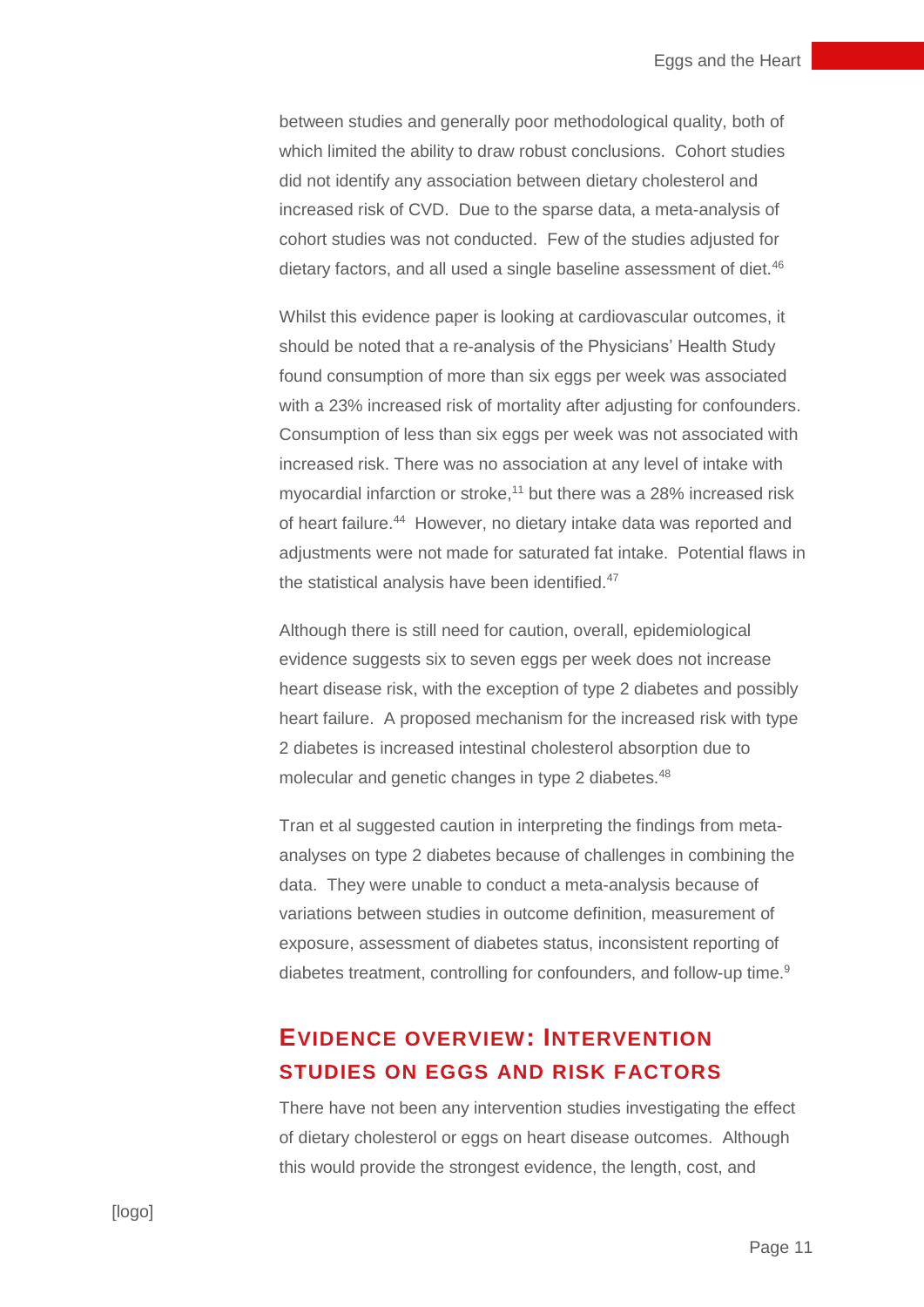number of participants required makes it prohibitive to undertake such studies. Instead, intervention studies have assessed the impact on intermediary risk factors for heart disease such as raised lipids, inflammation, and metabolic syndrome.

#### BLOOD CHOLESTEROL

Weggemans et al conducted a meta-analysis of RCTs to 2001 in order to determine the effect of dietary cholesterol on the TC:HDL ratio. Eleven of these studies were metabolic ward studies where diet can be more carefully controlled. For each additional egg consumed in a day, the TC:HDL ratio was predicted to increase by 0.04 units, implying a small increased risk of MI of 2.1% (see Evidence Table 2). 5

Griffin et al conducted a systematic review of randomised controlled trials of dietary cholesterol and blood lipids published between 2003 and 2013.<sup>49</sup> Twelve studies were included in the review, seven of which controlled for background diet (in that they were told to follow a certain diet), and four of those aimed at weight loss. The authors noted a high degree of variability in background diet, subject characteristics and study design between the studies. Eggs (1-3 per day) were predominantly used as the source of dietary cholesterol. Interventions lasted from four to 12 weeks and were generally small in size. Baseline TC levels were in the range of 4.37 to 6.31mmol/L. They found only a very modest effect on cholesterol levels, which appeared to be limited to population subgroups. Where there were statistically significant increases in LDL cholesterol, this was only in sub-groups who were genetically susceptible<sup>27,28</sup> or in hyperresponders.<sup>20</sup> These sub-groups were identified in post-hoc analysis rather than pre-defined, and results should therefore be treated as tentative. However, one study did find a significant decrease in LDL cholesterol with an egg-free substitute in comparison to two eggs per day.<sup>50</sup> There were statistically significant effects on HDL in five studies, but they were small. Many studies did not assess the TC:HDL ratio. In the five studies that did there was no significant effect, except in a sub-group of hyper-responders.<sup>51</sup> There was little effect on triglycerides. No trends were identified for intakes of up to three eggs per day or length of intervention.<sup>49</sup>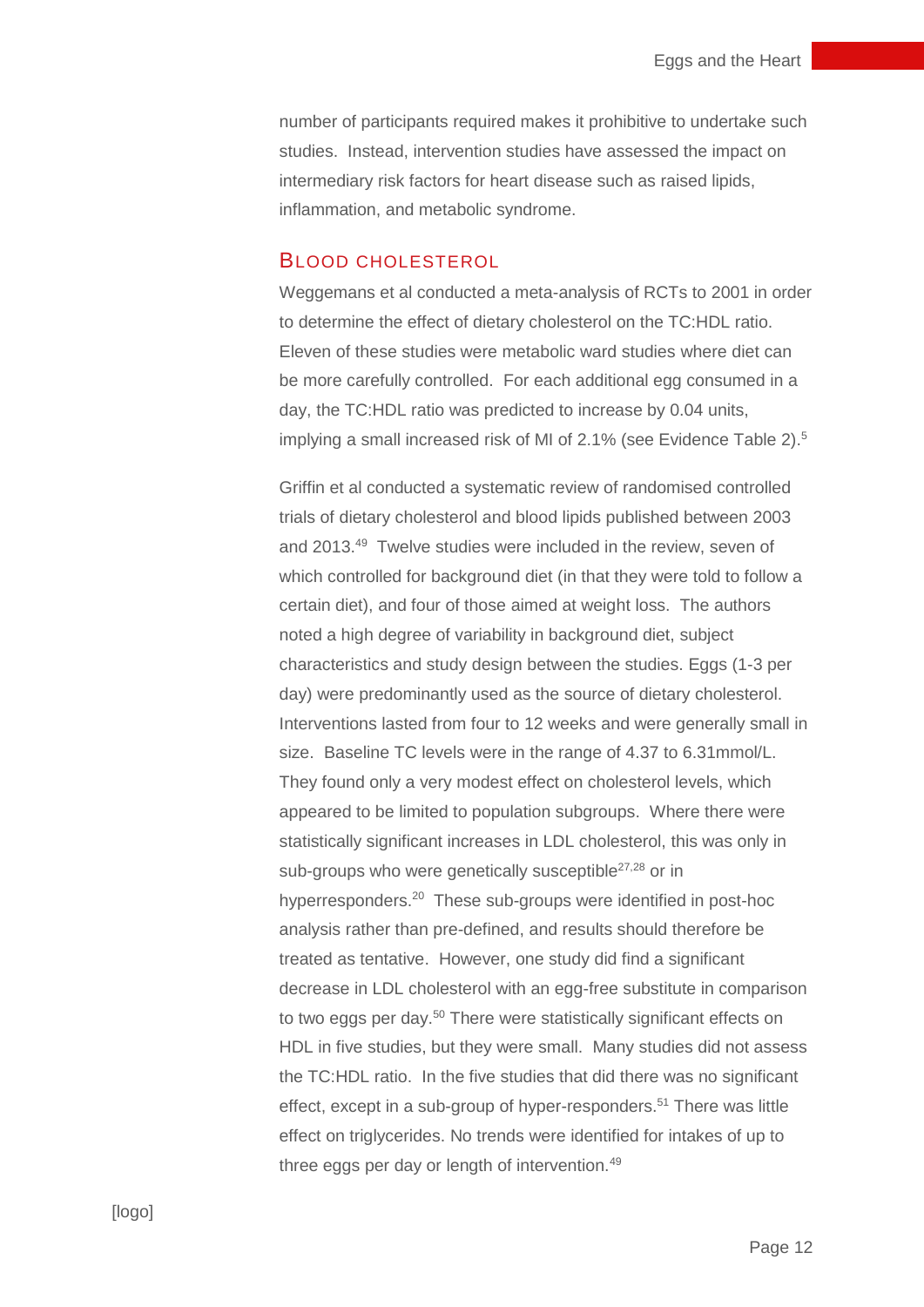A review for the US Dietary Guidelines Review in 2010 included both epidemiological and intervention studies. It found moderate evidence from epidemiological studies that related dietary cholesterol to cardiovascular disease. Consuming one egg per day was not associated with coronary heart disease or stroke in healthy adults, whereas higher intakes were. As noted earlier, this advice was not carried forward into the 2015 Guidelines. 52 There were three RCTs included in the US Dietary Guidelines Review not included in the review by Griffin. One reported on the same study population as an included article.<sup>28,53</sup> The remaining two were rated neutral quality and showed no statistically significant effect of egg intake on blood lipids. $54,55$ 

In the meta analysis by Berger, discussed in the previous section, intervention studies showed a statistically significant increase in total cholesterol (0.62mmol/L), LDL cholesterol (0.37mmol/L), HDL cholesterol (0.18mmol/L), and the LDL to HDL ratio (0.17), with no effect on triglycerides or VLDL in intervention compared with control groups. There was no evidence of a linear relationship between dietary cholesterol and lipids. Cholesterol intakes in the intervention group were higher than what is typically consumed, ranging from 500mg to 1400mg/day. The quality of intervention studies was rated good or fair, representing low to medium risk of bias.<sup>46</sup>

Since the above reviews, six further studies have been published focused on heart disease risk factors<sup>16,56-61</sup> three of which reported on the same study<sup>16,58,59</sup>, and five of which were funded by the egg industry (see Evidence Table 2).

Fuller et al studied people with type 2 diabetes and found no adverse effect of dietary cholesterol on lipids, in contrast to other studies in this population.<sup>56</sup> It has been cautioned not to over-interpret the results of this study, in the context of other research that has suggested increased risk in this population group. 62

Papers by Blesso and Andersen reported on the same study of people with metabolic syndrome and a carbohydrate-restricted diet. A large number of measurements were made, with statistically significant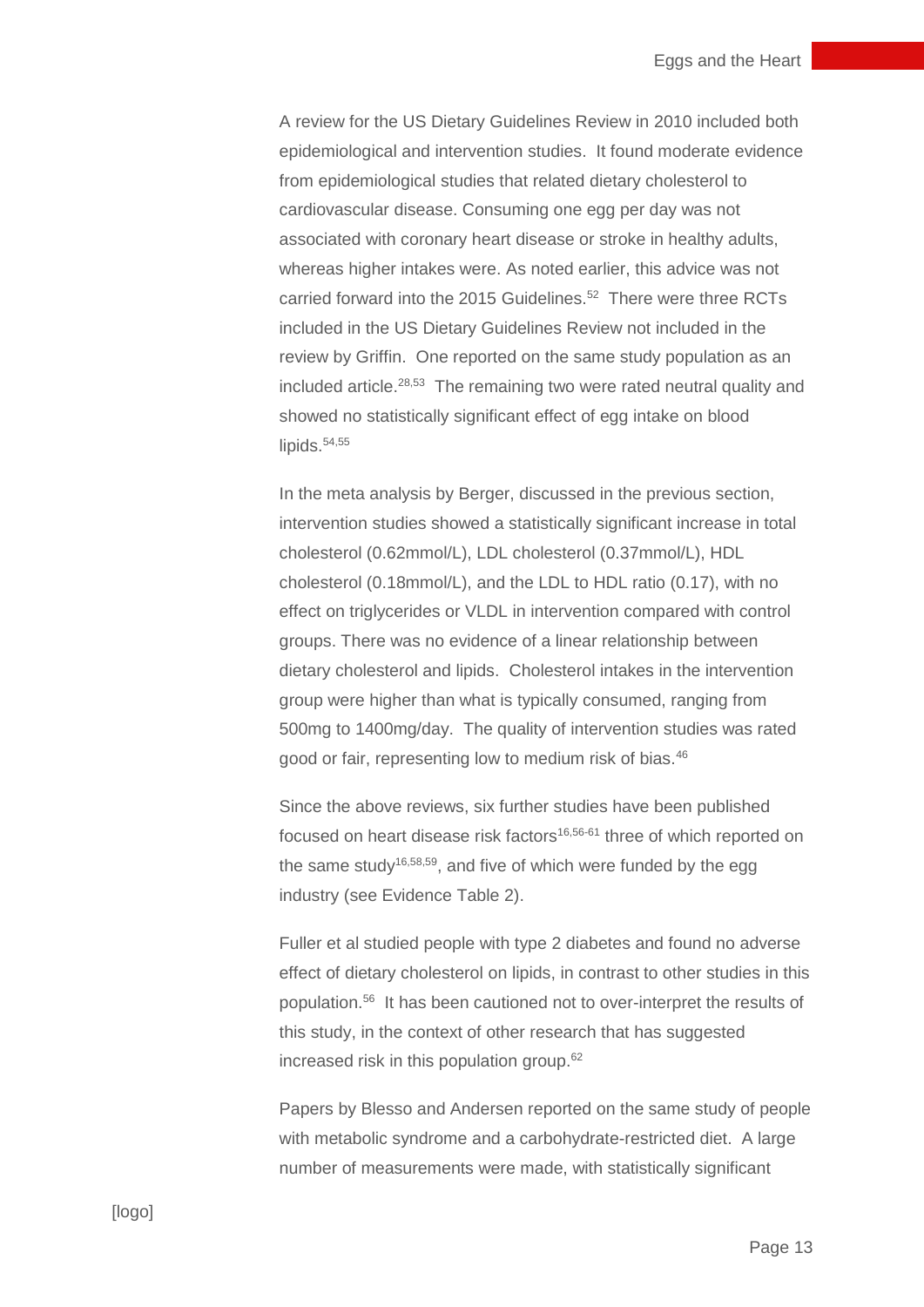findings for three eggs per day and improvements in HDL and VLDL levels, HDL composition, tumour necrosis factor and serum amyloid A. 16,59

Baumgartner compared the effect of an extra egg per day with an egg in a buttermilk drink, and concluded that buttermilk modified the effect of dietary cholesterol in the egg yolk. $^{60}$  Daily consumption of an egg increased TC and LDL cholesterol in women only, but not HDL, TG, inflammatory markers or endothelial function. Consuming the egg with buttermilk ameliorated the increase in LDL cholesterol.

None of the individual studies or studies included in the most recent reviews specifically investigated populations at high risk or with existing heart disease. Weggemans meta-analysis from 2001 included two studies with hyperlidipaemic participants, which found opposing effects on cholesterol. There were five studies in hyperlipidaemic participants which did not meet their selection criteria, but which did not suggest any different effects to those with normal cholesterol levels.<sup>5</sup>

#### ENDOTHELIAL FUNCTION

A crossover trial with 40 hyperlipidaemic men and women found that whilst two eggs per day for six weeks had no effect on endothelial function (measured through flow-mediated dilation), egg substitute improved it. 50

#### **SUMMARY**

The overall level of evidence on eggs and blood cholesterol or risk of heart disease is inconsistent, and there are strong limitations to many of the studies. There are differences in findings between cohort and intervention studies, and a high level of industry funded research.

Whilst the evidence is not clear enough to say that there is no association between dietary cholesterol and heart disease risk, there is also not strong enough evidence to warrant continuing recommendations to limit egg intake to three per week. A prudent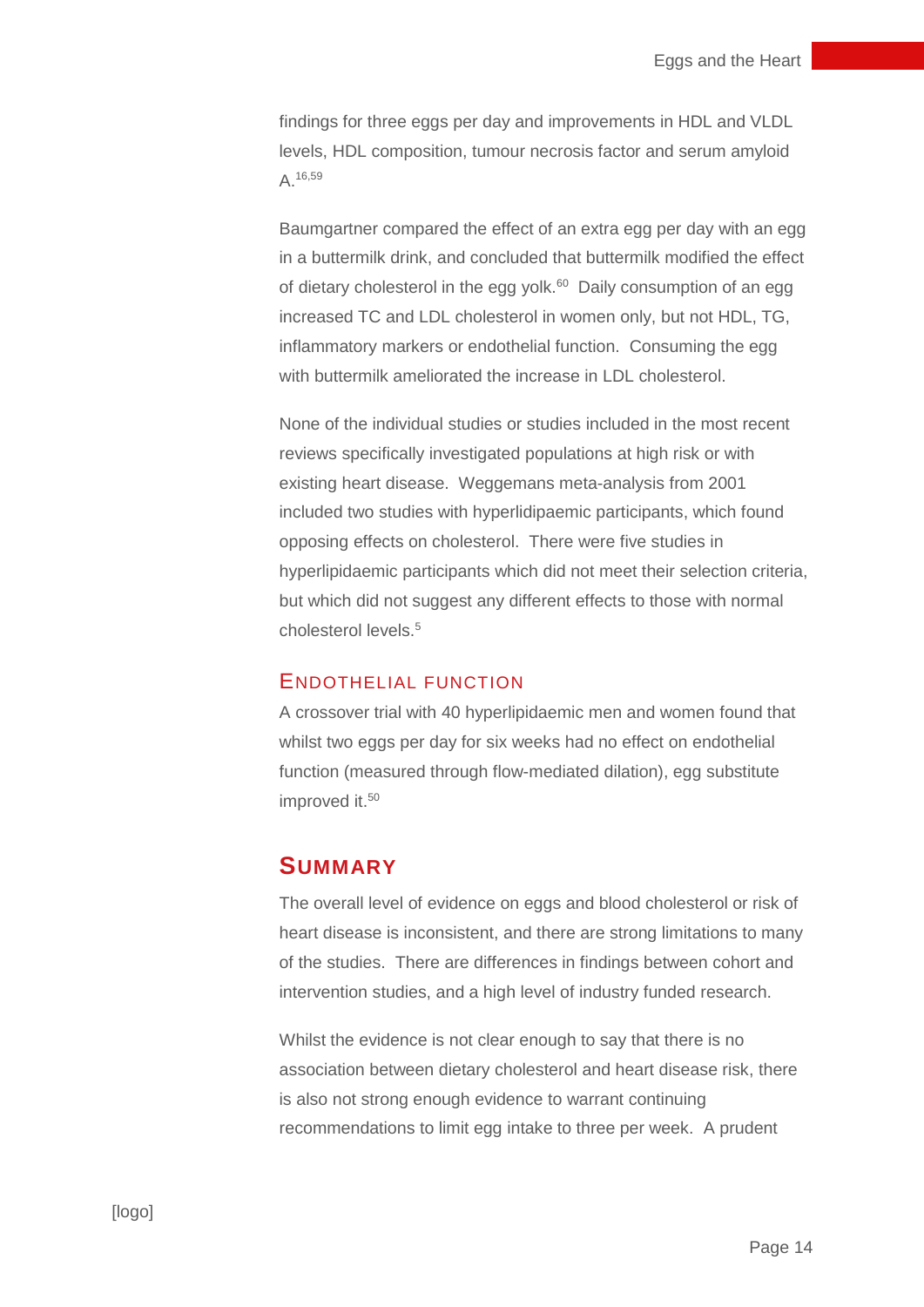recommendation is a limit of six to seven eggs per week for people at increased risk of heart disease.

The weight of evidence suggests that eggs have only a very small effect on blood cholesterol levels, especially at normal levels of intake. For most people, any such increased risk is not likely to be clinically meaningful.

There has been a limited amount of research since 1999 in people with hyperlipidaemia, and epidemiological research suggests the prudent limit for them is six to seven eggs per week.

When sub-groups of hyper-responders to dietary cholesterol were identified, the increases in blood cholesterol levels were still small. Advice for hyper-responders would be best based on individual response to egg intake.

In summary, based on the available evidence, for people at risk of heart disease intake of less than six to seven eggs per week is unlikely to have any substantive influence on heart disease risk. Recommendations for the general population should remain that eggs can be included as part of a heart healthy eating pattern. The exception is people with type 2 diabetes, for whom eggs may increase risk, and possibly people with heart failure.

This review focuses specifically on eggs, however the greatest effect on reduction of heart disease risk will be from an overall heart-healthy pattern of foods. Thus, care should be taken with the company that eggs keep, that is, the combination of foods often eaten with eggs such as processed meats, white bread and/or butter. A heart healthy dietary pattern is high in vegetables and fruit, contains whole grains in place of refined grains, legumes, nuts and other sources of healthy fats such as oily fish, and can contain non-processed meats or poultry and/or dairy.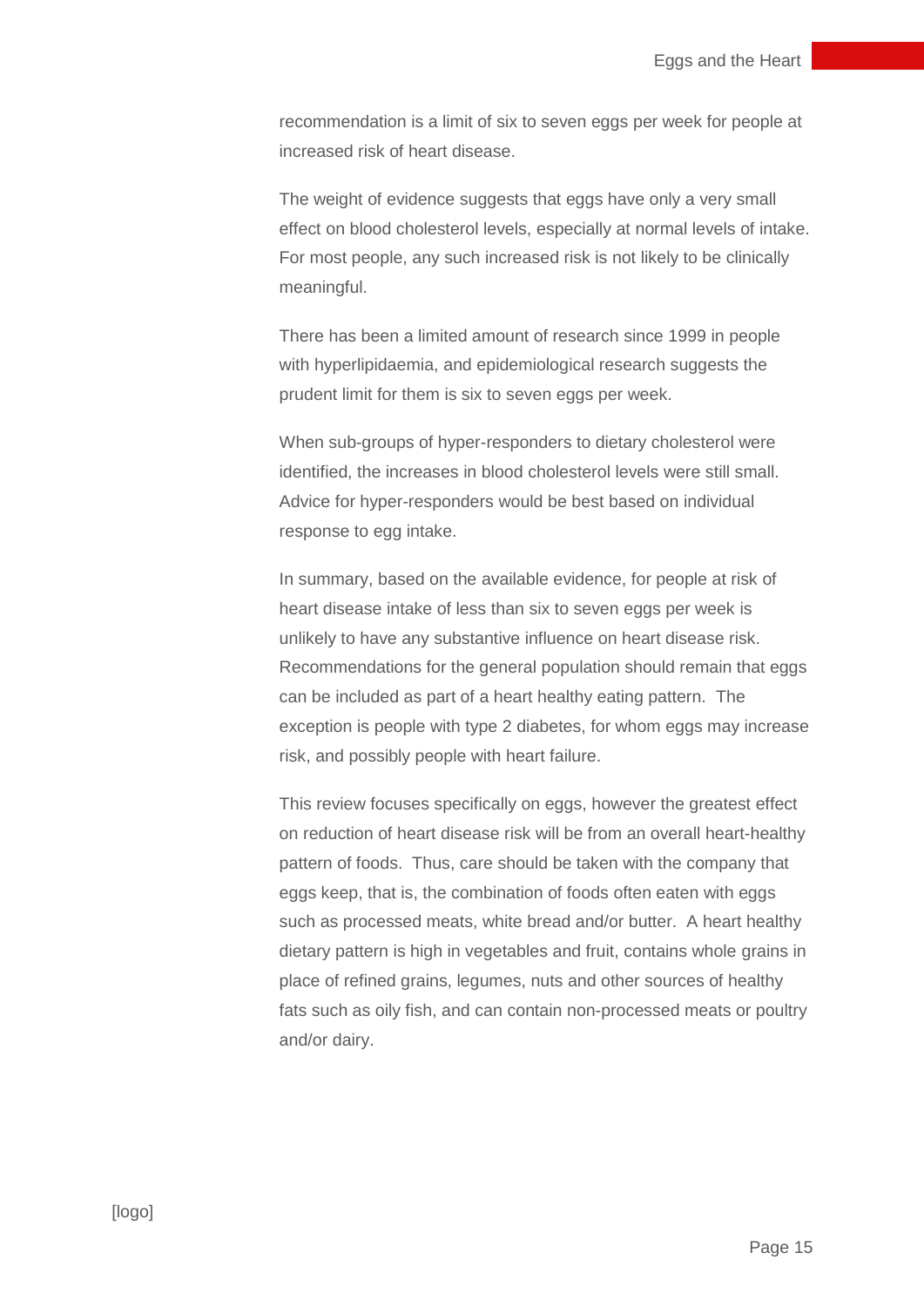# **EVIDENCE TABLE 1: META-ANALYSES OF EPIDEMIOLOGICAL STUDIES ON EGGS AND HEART DISEASE RISK**

| <b>Study name and</b><br>type                                                                       | <b>Population and</b><br>dietary context                                                                                                                                                                    | <b>Intervention and</b><br>comparator | <b>Key outcomes</b>                                                                                                                                                                        | <b>Notes</b>                                                                                                                                                                                                                                                                                                                                                                            |
|-----------------------------------------------------------------------------------------------------|-------------------------------------------------------------------------------------------------------------------------------------------------------------------------------------------------------------|---------------------------------------|--------------------------------------------------------------------------------------------------------------------------------------------------------------------------------------------|-----------------------------------------------------------------------------------------------------------------------------------------------------------------------------------------------------------------------------------------------------------------------------------------------------------------------------------------------------------------------------------------|
| Shin 2013: systematic<br>review and meta analysis<br>of prospective cohort<br>studies <sup>39</sup> | 22 cohorts from 15 studies.<br>Majority of studies in<br>Western countries, with the<br>remainder in Asia. Age<br>range 20-90 years with an<br>average 11.3 years of<br>follow up.                          | $\geq$ 1 egg/day vs <1<br>egg/week    | CVD: HR 0.96 (95%Cl 0.88, 1.05)<br>IHD mortality: HR 0.98 (95%CI 0.77, 1.24)<br>Type 2 diabetes: HR 1.42 (95%Cl 1.09, 1.86)<br>CVD, in people with diabetes: HR 1.69<br>(95%Cl 1.09, 2.62) | Most studies assessed intake by self-<br>reported questionnaire. Unable to<br>standardise egg consumption across all<br>studies. No significant heterogeneity and<br>no evidence of publication bias.<br>The female cohort from Hu et al not<br>included for no apparent reason (no<br>significant association with diabetes in<br>this group).<br>Small number of studies in diabetes. |
| Rong 2013: dose-<br>response meta-analysis of<br>prospective cohort<br>studies <sup>40</sup>        | 6 studies with 9<br>independent reports<br>including 3,081,269 person<br>years and 5847 incident<br>cases of CHD. No prior<br>diagnoses of CVD at<br>baseline. Follow up from 8<br>to 20 years. Two cohorts | Increase of one egg<br>per day        | CHD: RR 0.99 (95% CI 0.85, 1.15)<br>Diabetes sub-group: RR 1.54 (95% Cl 1.14,<br>2.09)                                                                                                     | Food frequency questionnaires used to<br>assess intake in all studies (with potential<br>for measurement error and misreporting).<br>Some FFQs only assessed frequency<br>and not volume. Only four studies<br>undertook repeat dietary measures. All<br>included studies were rated high quality.<br>No heterogeneity identified between                                               |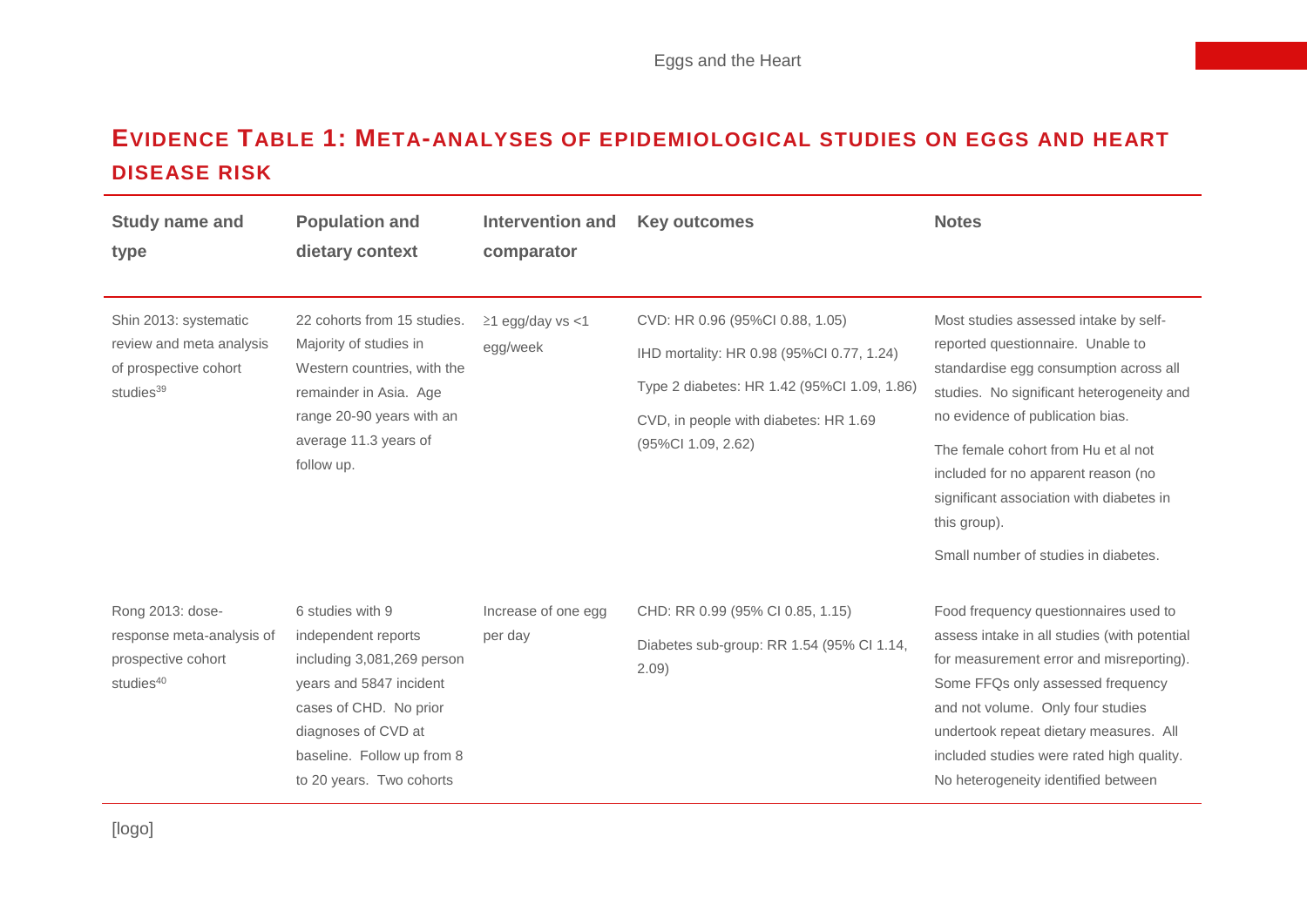| <b>Study name and</b><br>type                                                                  | <b>Population and</b><br>dietary context                                                                                                                                                                                                                                               | <b>Intervention and</b><br>comparator                        | <b>Key outcomes</b>                                                                                                                                                                                                                                                                                                                                                                                                                                        | <b>Notes</b>                                                                                                                                                                                                                                                                                                                                                                       |
|------------------------------------------------------------------------------------------------|----------------------------------------------------------------------------------------------------------------------------------------------------------------------------------------------------------------------------------------------------------------------------------------|--------------------------------------------------------------|------------------------------------------------------------------------------------------------------------------------------------------------------------------------------------------------------------------------------------------------------------------------------------------------------------------------------------------------------------------------------------------------------------------------------------------------------------|------------------------------------------------------------------------------------------------------------------------------------------------------------------------------------------------------------------------------------------------------------------------------------------------------------------------------------------------------------------------------------|
|                                                                                                | were Japanese and the<br>remainder from the United<br>States.                                                                                                                                                                                                                          |                                                              |                                                                                                                                                                                                                                                                                                                                                                                                                                                            | studies and no evidence of substantial<br>publication bias. Only a small number of<br>studies in people with diabetes.                                                                                                                                                                                                                                                             |
| Li 2013: meta-analysis of<br>cohort, case-control and<br>cross-sectional studies <sup>42</sup> | 14 studies with 320,788<br>subjects, with 12 reporting<br>risk of CVD (11 cohort<br>studies and 1 cross-<br>sectional study). The<br>majority of studies were in<br>the US. Mean age ranged<br>from 33 to 75 years, with<br>follow up from 6.1 years to<br>20 years in cohort studies. | Highest vs lowest egg<br>intake >1 egg day vs<br><1 egg/week | CVD: RR 1.19 (95% CI 1.02-1.38)<br>Dose-response for 4 eggs/week: RR 1.06<br>(95% CI 1.03-1.10)<br>Risk of CVD in participants with diabetes: RR<br>1.83 (95% CI 1.42 to 2.37)<br>Risk of diabetes: RR 1.66 (95% Cl 1.41 to<br>2.00)<br>Sub-group analysis:<br>Risk of CVD in cohort studies (n=11): RR<br>1.16 (95% CI 1.00 to 1.34)<br>Risk of CVD in non-cohort studies (n=1):<br>RR2.59 (95% CI 1.11 to 6.04) (p=0.06 for the<br>sub-group difference) | Included case control and cross-sectional<br>studies.<br>Sub-group analysis found higher risk in<br>Western countries outside the US.<br>Only two studies adjusted for saturated<br>fat intake, and two adjusted for fibre<br>intake. Two studies allowed self-reported<br>outcome measures. All assessed diet<br>with a FFQ or questionnaire.<br>No evidence of publication bias. |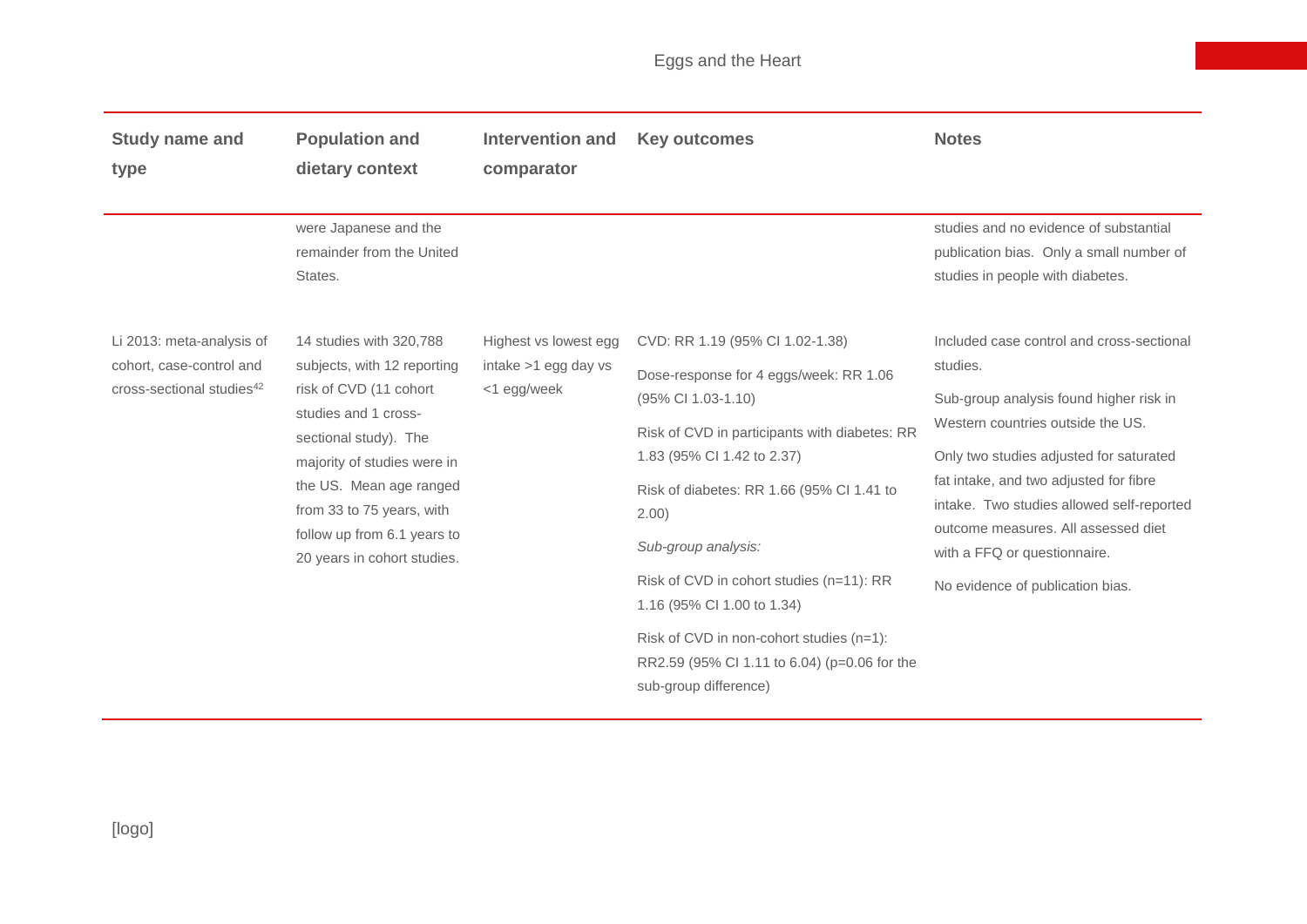# **EVIDENCE TABLE 2: INTERVENTION STUDIES ON EGGS AND HEART DISEASE RISK FACTORS**

| <b>Study name and</b><br>type                                                                                | <b>Population and</b><br>dietary context                                                                                                                                                                                                                                                                                                                                                                                               | Intervention and<br>comparator | <b>Key outcomes</b>                                                                                                                                                                                                                                                                                                                                                                                                                                                                                                                                                                              | <b>Notes</b>                                                                                                                                                                                                                                                                                                                                                                                                                                                                                                                                                                                                                                      |
|--------------------------------------------------------------------------------------------------------------|----------------------------------------------------------------------------------------------------------------------------------------------------------------------------------------------------------------------------------------------------------------------------------------------------------------------------------------------------------------------------------------------------------------------------------------|--------------------------------|--------------------------------------------------------------------------------------------------------------------------------------------------------------------------------------------------------------------------------------------------------------------------------------------------------------------------------------------------------------------------------------------------------------------------------------------------------------------------------------------------------------------------------------------------------------------------------------------------|---------------------------------------------------------------------------------------------------------------------------------------------------------------------------------------------------------------------------------------------------------------------------------------------------------------------------------------------------------------------------------------------------------------------------------------------------------------------------------------------------------------------------------------------------------------------------------------------------------------------------------------------------|
| McNamara 2000:<br>pooled analysis of<br>crossover trials<br>published between<br>1960 and 1999 <sup>21</sup> | 167 cholesterol feeding<br>studies with 3,519<br>participants. Diverse<br>population groups: nor-<br>mocholesterolaemic,<br>hypercholesterolaemic,<br>young to elderly, men<br>and women. Included<br>metabolic ward studies,<br>controlled feeding trials,<br>and free-living trials.<br>Background diets were<br>low to high in total fat<br>and low to high P:S<br>ratios. Dietary<br>cholesterol ranged from<br>100-300mg to 3-5g. | Eggs vs egg substitute         | Up to 1200mg/day dietary cholesterol, TC<br>increases, but is attenuated at high levels.<br>Estimated change to 100mg/day dietary<br>cholesterol challenge:<br>TC: 2.2mg/dL (95%Cl 1.9-2.5) (0.06mmol/L)<br>LDL: 2.07mg/dL (95% CI 2 to 2.73)<br>(0.05mmol/L)<br>HDL: 0.44mg/dL (95% CI 0.34 to 0.55)<br>$(0.01$ mmol/L $)$<br>Hyper-responders:<br>TC: 3.9±0.6mg/dL (95% CI 2.5 to 5.3)<br>(p=0.0002) (0.1mmol/L)<br>LDL: 2.84±0.66mg/dL (p=0.02) (0.07mmol/L)<br>HDL: 0.69±0.16mg/dL (p>0.05) (0.02mmol/L)<br>Hypo-responders:<br>TC: $1.4\pm0.2$ mg/dL (95% Cl 1.0 to 1.9)<br>$(0.04$ mmol/L) | The USDA Nutrition Evidence Library<br>review for the 2010 US Dietary<br>Guidelines graded this study as having<br>strong methodological quality, and listed<br>it as a pooled analysis. However, there is<br>no detail in the referenced paper on<br>review methodology or data analysis and<br>it is not possible to determine if the<br>review was systematic or how the data<br>was combined and analysed. It appears<br>to be an analysis of all studies in a<br>database.<br>Due to the lack of methodological data in<br>available reports, this study was not<br>included in the narrative of this review.<br>Funded by the egg industry. |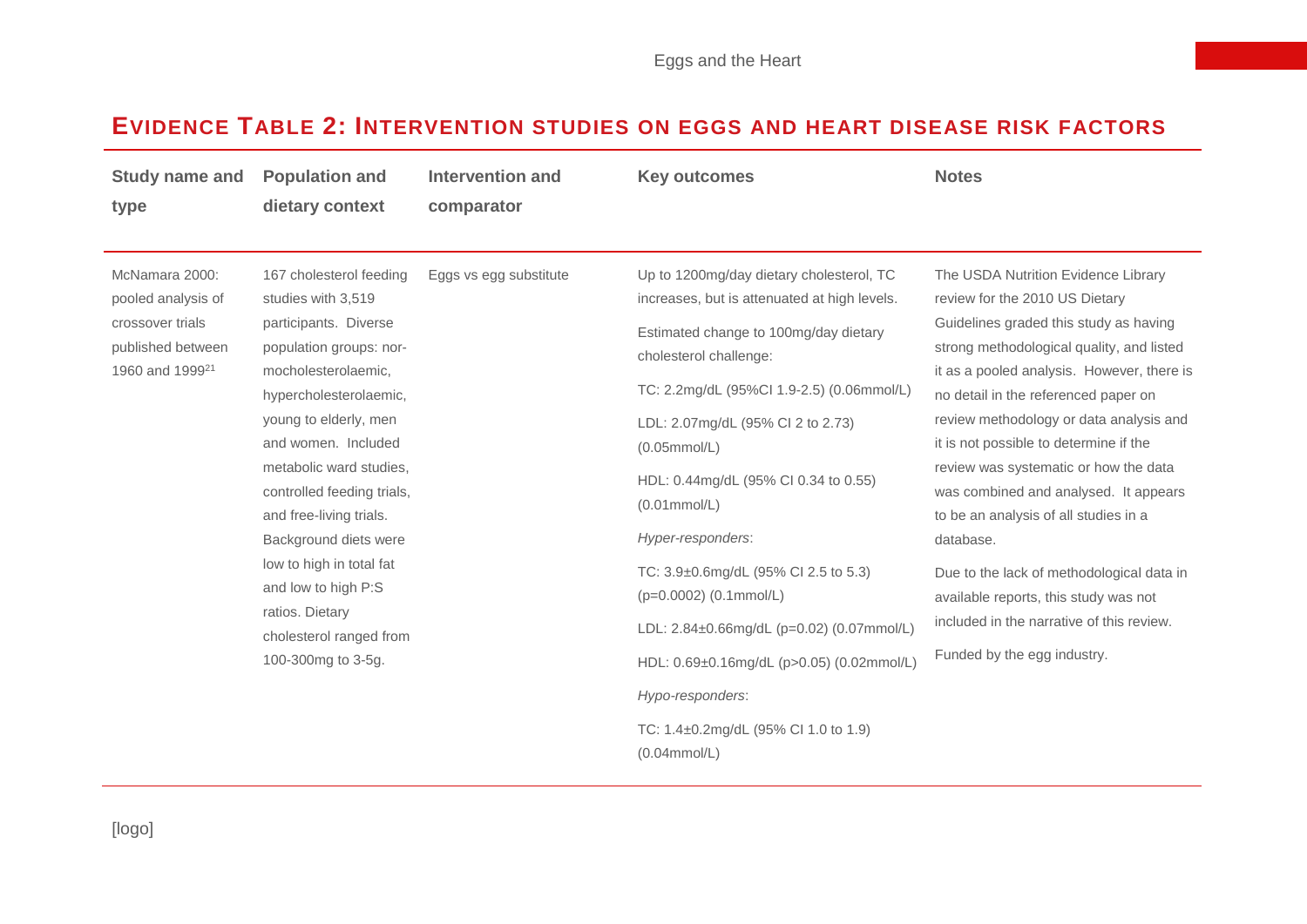| <b>Study name and</b><br>type                                                     | <b>Population and</b><br>dietary context                                                                                                                                                                                                                                                                                        | <b>Intervention and</b><br>comparator                                                                          | <b>Key outcomes</b>                                                                                                                                                                                                                                | <b>Notes</b>                                                                                                                                                                                                                                                                                                                            |
|-----------------------------------------------------------------------------------|---------------------------------------------------------------------------------------------------------------------------------------------------------------------------------------------------------------------------------------------------------------------------------------------------------------------------------|----------------------------------------------------------------------------------------------------------------|----------------------------------------------------------------------------------------------------------------------------------------------------------------------------------------------------------------------------------------------------|-----------------------------------------------------------------------------------------------------------------------------------------------------------------------------------------------------------------------------------------------------------------------------------------------------------------------------------------|
|                                                                                   |                                                                                                                                                                                                                                                                                                                                 |                                                                                                                | LDL: 0.76±0.25mg/dL (0.02mmol/L)<br>HDL: 0.50±0.14mg/dL (0.01mmol/L)                                                                                                                                                                               |                                                                                                                                                                                                                                                                                                                                         |
| Weggemans 2001:<br>meta-analysis of<br>crossover or parallel<br>RCTs <sup>5</sup> | 17 studies with 556<br>participants (422 men<br>and 134 women) from<br>United States, Europe<br>and South Africa aged<br>18-75 years, mean BMI<br>21 to 28 an mean<br>baseline cholesterol<br>4.05 to 5.92mmol/L, 11<br>studies were metabolic<br>ward studies with all<br>food included; 5 were in<br>free-living participants | Increase of 100mg<br>cholesterol/day                                                                           | TC:HDL ratio: +0.02 units (95% CI 0.01 to<br>0.03)<br>TC: +0.056mmol/L (95% CI 0.046 to 0.065)<br>HDL: +0.008mmol/L (95% CI 0.005 to 0.01)<br>The equivalent of one egg a day would imply<br>an increased risk of myocardial infarction of<br>2.1% | The USDA Nutrition Evidence Library<br>review for the 2010 US Dietary<br>Guidelines graded this study as having<br>strong methodological quality. It found<br>that the greatest adverse effect on<br>cholesterol was in subjects with the<br>lowest TC:HDL ratios. Many of the<br>studies utilised high dietary cholesterol<br>intakes. |
| Fuller 2015: RCT <sup>56</sup>                                                    | 12 week RCT with 140<br>overweight or obese<br>participants with pre-<br>diabetes or type 2                                                                                                                                                                                                                                     | 2 eggs/day for six days per<br>week vs <2 eggs/week<br>(between group difference in<br>dietary cholesterol was | HDL, TC, LDL, TG and glycaemic control: no<br>mean differences between groups                                                                                                                                                                      | Small baseline differences in TC and<br>HDL, with higher values in the egg group.<br>Study may have been underpowered.<br>Lipids only measured once. Weight, age<br>and statin use not considered. <sup>62</sup> Funded                                                                                                                 |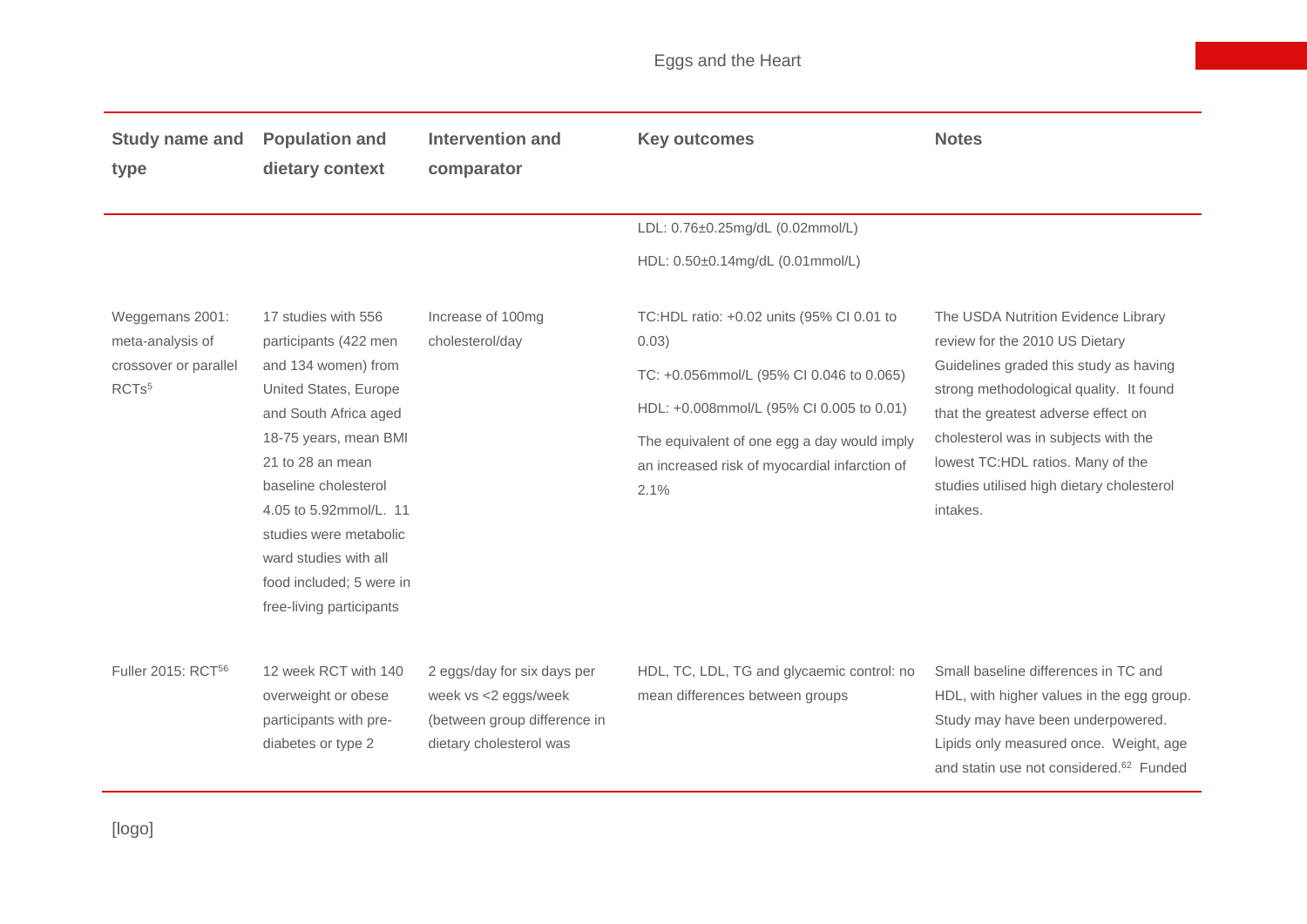| <b>Study name and</b>                                        | <b>Population and</b>                                    | <b>Intervention and</b>                                                           | <b>Key outcomes</b>                                    | <b>Notes</b>                                                                       |
|--------------------------------------------------------------|----------------------------------------------------------|-----------------------------------------------------------------------------------|--------------------------------------------------------|------------------------------------------------------------------------------------|
| type                                                         | dietary context                                          | comparator                                                                        |                                                        |                                                                                    |
|                                                              |                                                          |                                                                                   |                                                        |                                                                                    |
|                                                              | diabetes                                                 | 337.2mg)                                                                          |                                                        | by the egg industry.                                                               |
|                                                              |                                                          |                                                                                   |                                                        |                                                                                    |
| Katz 2015: RCT,                                              | 32 adults with                                           | Three arms: Breakfast with 2                                                      | Flow-mediated dilation: no difference                  | Funded by the egg industry                                                         |
| crossover trial <sup>57</sup>                                | established coronary                                     | eggs vs breakfast with 1/2 cup                                                    | between groups                                         |                                                                                    |
|                                                              | artery disease. Mean<br>age 67 years, 6<br>women, 26 men | egg substitute vs high-<br>carbohydrate breakfast<br>(control) for six weeks each | TC: no difference between groups                       |                                                                                    |
|                                                              |                                                          |                                                                                   | BP: no difference between groups                       |                                                                                    |
|                                                              |                                                          | with a four week washout                                                          | Body weight: no difference between groups              |                                                                                    |
|                                                              |                                                          |                                                                                   |                                                        |                                                                                    |
| Blesso 2013 <sup>16</sup> ;                                  | 37 middle-aged men<br>and women with                     | 3 whole eggs/day vs yolk-free                                                     | Blesso (lipids): Statistically significant             | Ad libitum diet; intention-to-treat analysis                                       |
| Andersen 2013 <sup>59</sup> ;<br>Blesso 2013 <sup>58</sup> : | metabolic syndrome,                                      | substitute with both groups on<br>a carbohydrate restricted diet                  | between group differences were (egg vs<br>substitute): | not used; 24% energy reduction from<br>baseline in both groups and 4% weight       |
| single-blind RCT                                             | and an average BMI of<br>30.5                            | (planned 25-30% energy,<br>achieved 41%) for 12 weeks                             | HDL (mg/dL): +8.6 vs +4.7                              | loss (thus have only reported between                                              |
|                                                              |                                                          |                                                                                   |                                                        | group differences in lipids). Participants                                         |
|                                                              |                                                          |                                                                                   | Large HDL particles (µmol/L): +1.7 vs +0.6             | in the egg group were more insulin                                                 |
|                                                              |                                                          |                                                                                   | VLDL (nmol/L): -15.9 vs -0.3                           | resistant than in the control group. A                                             |
|                                                              |                                                          |                                                                                   | Medium VLDL (nmol/L): -9.3 vs +4.0                     | large number of biochemical measures<br>were taken (only statistically significant |
|                                                              |                                                          |                                                                                   | No differences in insulin, HOMA-IR,                    | results included in outcomes). Funded                                              |
|                                                              |                                                          |                                                                                   | triglycerides, lipid sub-fractions, or                 | by the egg industry.                                                               |
|                                                              |                                                          |                                                                                   | apolipoproteins                                        |                                                                                    |
|                                                              |                                                          |                                                                                   | Andersen (HDL composition): The egg group              |                                                                                    |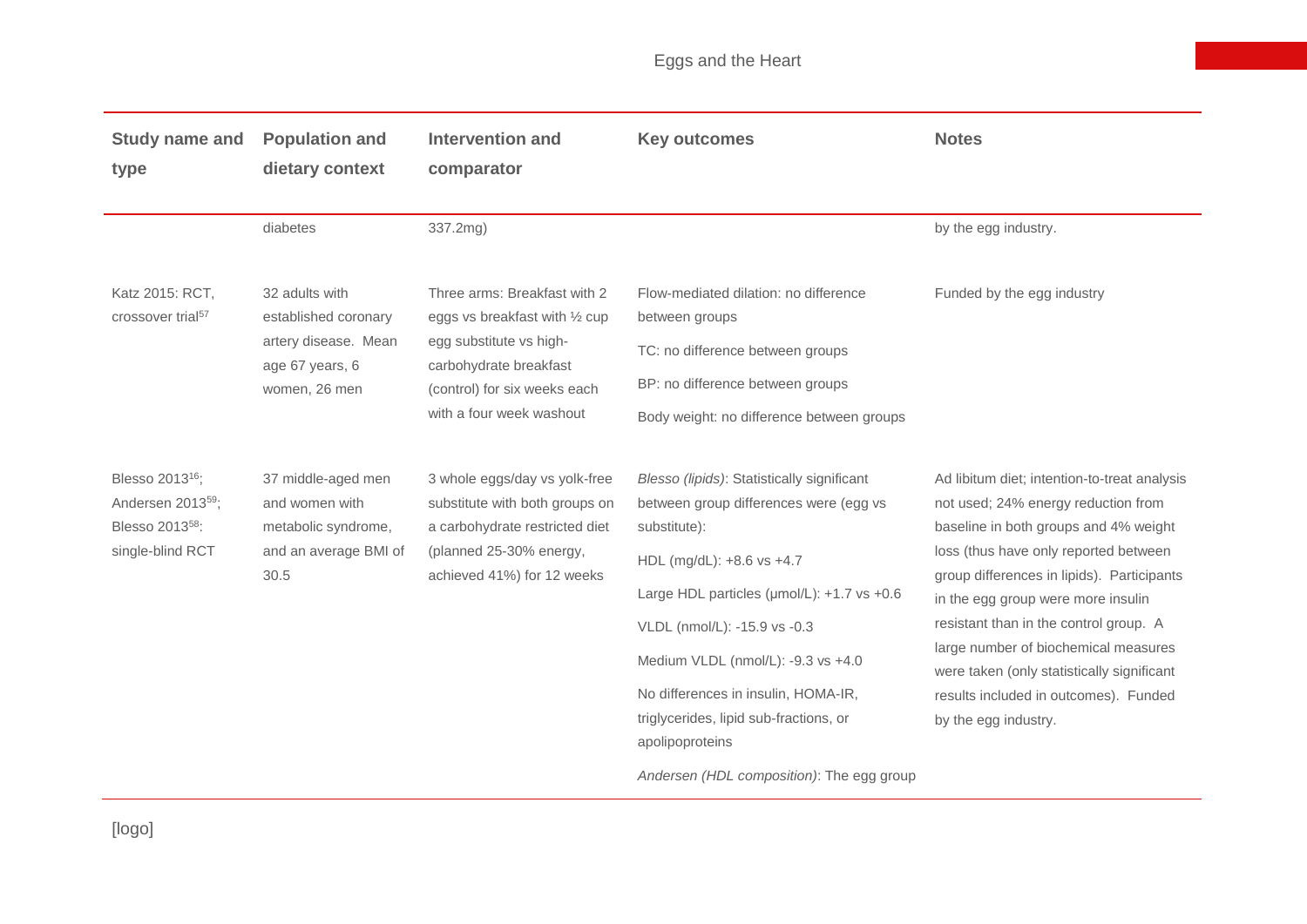| <b>Study name and</b><br>type          | <b>Population and</b><br>dietary context                      | <b>Intervention and</b><br>comparator                                                                | <b>Key outcomes</b>                                                                                                                                                                                                                                                                                                                                                                | <b>Notes</b>                                                                                                            |
|----------------------------------------|---------------------------------------------------------------|------------------------------------------------------------------------------------------------------|------------------------------------------------------------------------------------------------------------------------------------------------------------------------------------------------------------------------------------------------------------------------------------------------------------------------------------------------------------------------------------|-------------------------------------------------------------------------------------------------------------------------|
| Baumgartner 2013:<br>RCT <sup>60</sup> | Three-arm parallel<br>intervention with 97<br>healthy men and | Three arms:<br>Control (n=20) habitual intake                                                        | improved some aspects of HDL composition,<br>and this effect was more favourable in less<br>severe metabolic syndrome<br>Blesso (inflammation): reductions in plasma<br>tumour necrosis factor-α and serum amyloid<br>A seen in the egg group only<br>During the intervention, mean dietary<br>cholesterol intakes in women were 232 vs<br>431 vs 442mg/d and in men 275 vs 415 vs | Slight increase in saturated fat intake in<br>the egg group and decrease in the egg-<br>drink group. The difference was |
|                                        | women for 12 weeks                                            | of 1-2 eggs/week<br>One extra egg/day (n=57)<br>One extra egg yolk in 100ml<br>buttermilk/day (n=20) | 459mg/d.<br>TC (+0.24±0.62mmol/L) and LDL<br>(+0.17±0.50mmol/L) increased in women in<br>the egg group from baseline but not HDL,<br>TC:HDL or TG. Other lipids and markers of<br>liver and endothelial function were<br>unchanged.                                                                                                                                                | statistically significant in women only.                                                                                |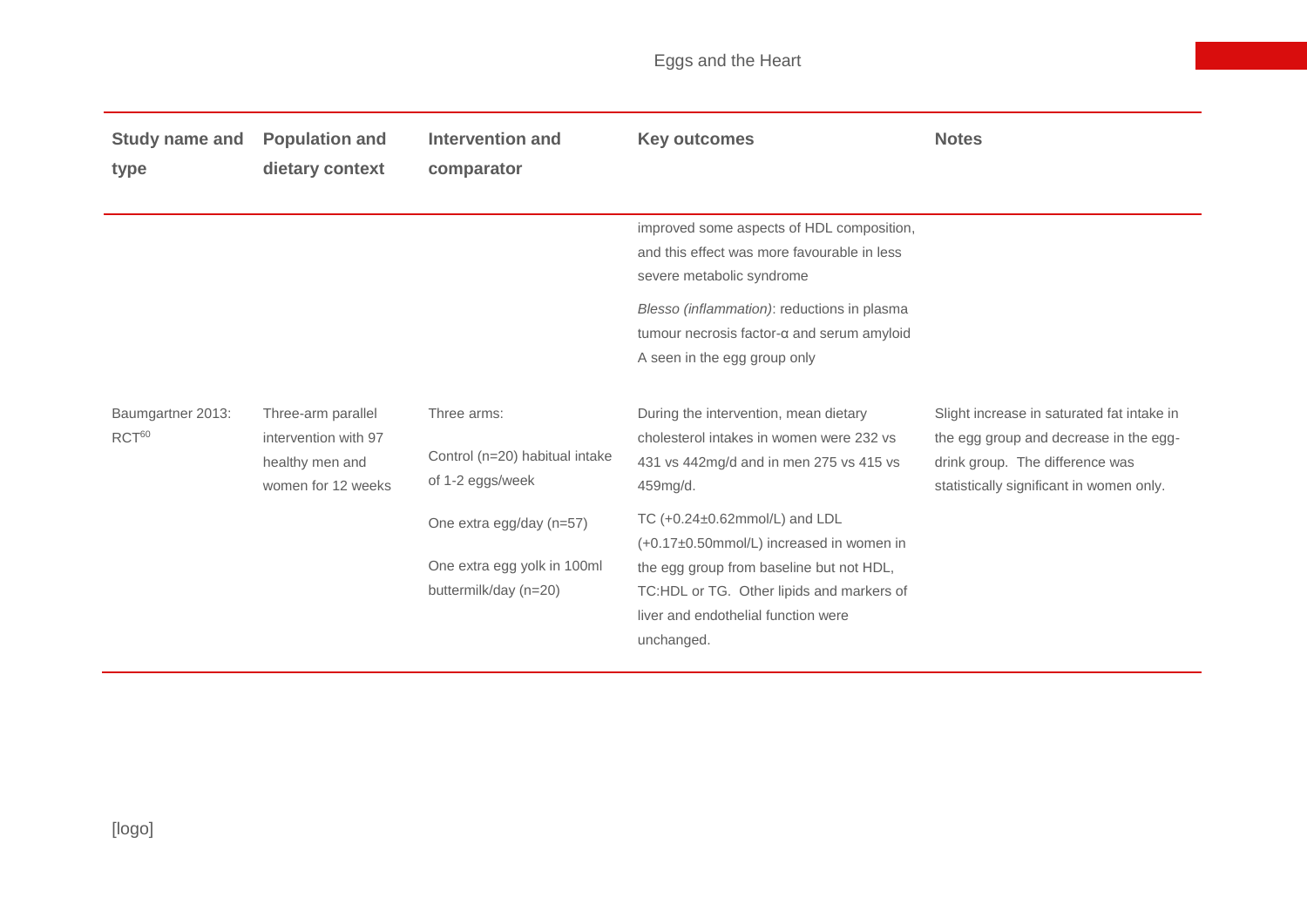#### **REFERENCES**

- **1. Mann J, Truswell S. Essentials of Human Nutrition. Oxford: Oxford University Press; 2007.**
- **2. Scientific Report of the 2015 Dietary Guidelines Advisory Committee.**
- **3. Eckel R, Jakicic J, Ard J, et al. 2013 AHA/ACC guideline on lifestyle management to reduce cardiovascular risk: a report of the American College of Cardiology/American Heart Association Task Force on Practice Guidelines. Circulation. 2014;129(25 Suppl 2):S76-99.**
- **4. University of Otago and Ministry of Health. A Focus on Nutrition: Key findings of the 2008/09 New Zealand Adult Nutrition Survey. Wellington: Ministry of Health;2011.**
- **5. Weggemans RM, Zock PL, MB. K. Dietary cholesterol from eggs increases the ratio of total cholesterol to high-density lipoprotein cholesterol in humans: a meta-analysis. Am J Clin Nutr. 2001;73:885–891.**
- **6. Lecerf JM, de Lorgeril M. Dietary cholesterol: from physiology to cardiovascular risk. British Journal of Nutrition. 2011;106:6-14.**
- **7. Brownawell AM, Falk MC. Cholesterol: where science and public health policy intersect. Nutr Rev. 2010;68(6):355-364.**
- **8. Kritchevsky SB, Kritchevsky D. Egg consumption and coronary heart disease: an epidemiologic overview. J Am Coll Nutr. 2000;19(5 Suppl):549S-555S.**
- **9. Tran NL, Barraj LM, Heilman JM, Scrafford CG. Egg consumption and cardiovascular disease among diabetic individuals: a systematic review of the literature. Diabetes Metab Syndr Obes. 2014;7:121-137.**
- **10. Hu FB, Stampfer MJ, Rimm EB, et al. A prospective study of egg consumption and risk of cardiovascular disease in men and women. JAMA. 1999;281(15):1387-1394.**
- **11. Djousse L, JM. G. Egg consumption in relation to cardiovascular disease and mortality: the Physicians' Health Study. Am J Clin Nutr. 2008;87(4):964-969.**
- **12. Scrafford CG, Tran NL, Barraj LM, Mink PJ. Egg consumption and CHD and stroke mortality: a prospective study of US adults. Public Health Nutr. 2011;14(2):261-270.**
- **13. Djoussé L. Relation of eggs with incident cardiovascular disease and diabetes: friends or foes? Atherosclerosis. 2013;229(2):507-508.**
- **14. Herron KL, Vega-Lopez S, Conde K, et al. Pre-menopausal women, classified as hypo- or hyperresponders, do not alter their LDL/HDL ratio following a high dietary cholesterol challenge. J Am Coll Nutr. 2002;21(3):250-258.**
- **15. Herron KL, Vega-Lopez S, Conde K, Ramjiganesh T, Shachter NS, Fernandez ML. Men classified as hypo- or hyperresponders to dietary cholesterol feeding exhibit differences in lipoprotein metabolism. J Nutr. 2003;133(4):1036-1042.**
- **16. Blesso CN, Andersen CJ, Barona J, Volek JS, Fernandez ML. Whole egg consumption improves lipoprotein profiles and insulin sensitivity to a greater extent than yolk-free egg substitute in individuals with metabolic syndrome. Metabolism. 2013;62(3):400-410.**
- **17. Lee A, Griffin B. Dietary cholesterol, eggs and coronary heart disease risk in perspective. Nutrition Bulletin. 2006;31:21-27.**
- **18. Lee A, B. G. Dietary cholesterol, eggs and coronary heart disease risk in perspective. Nutrition Bulletin. 2006;31:21-27.**
- **19. Greene CM, Zern TL, Wood R, al. e. Maintenance of the LDL cholesterol: HDL cholesterol ratio in an elderly population given a dietary cholesterol challenge. 2005;135: 2793-98.**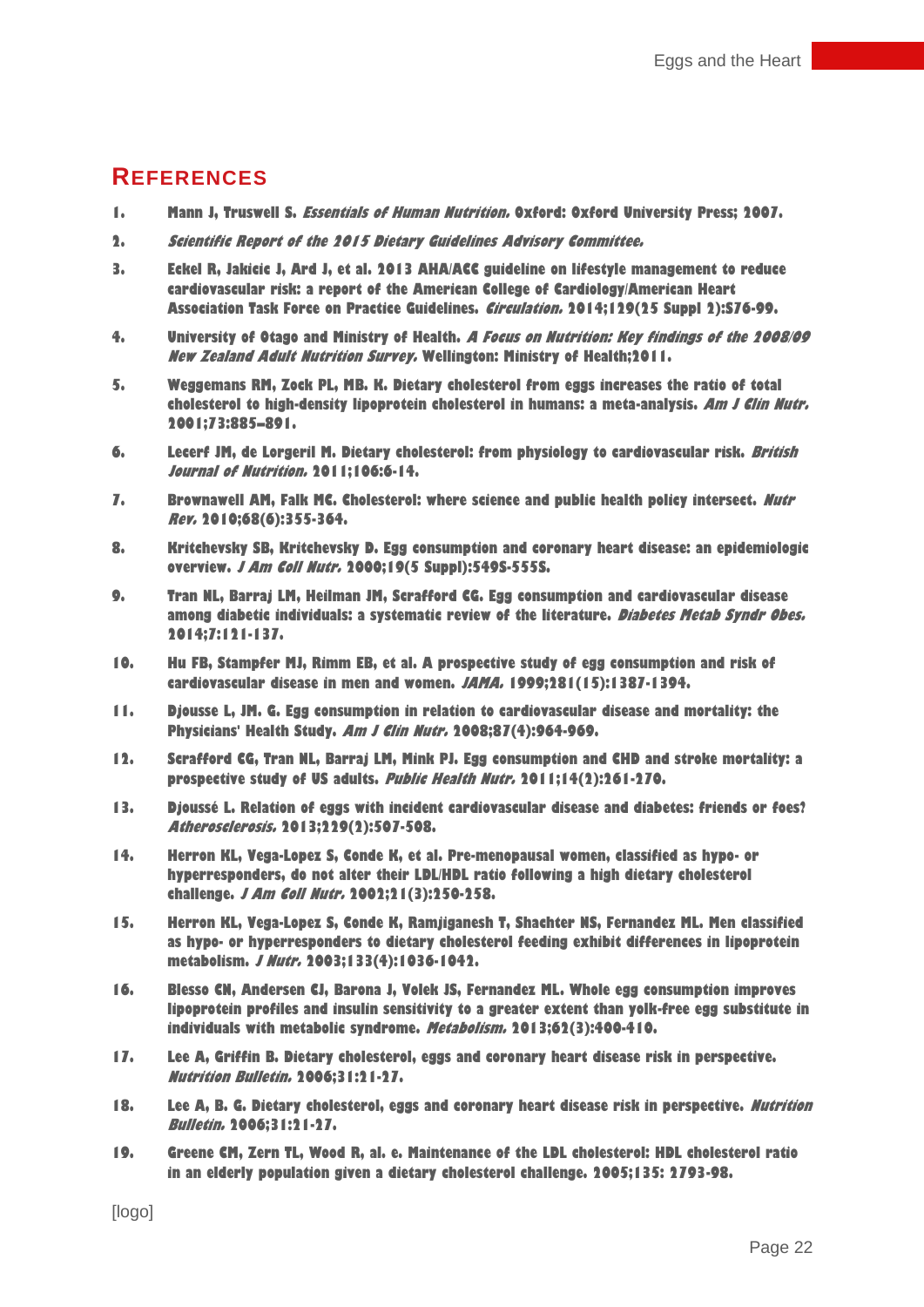- **20. Ballesteros MN, Cabrera RM, Saucedo MeS, Fernandez ML. Dietary cholesterol does not increase biomarkers for chronic disease in a pediatric population from northern Mexico. Am J Clin Nutr. 2004;80(4):855-861.**
- **21. McNamara DJ. The impact of egg limitations on coronary heart disease risk: do the numbers add up? J Am Coll Nutr. 2000;19(5 Suppl):540S-548S.**
- **22. Mutungi G, Waters D, Ratliff J, et al. Eggs distinctly modulate plasma carotenoid and lipoprotein subclasses in adult men following a carbohydrate-restricted diet. . 2010;21(261- 7).**
- **23. Herron KL, Lofgren IE, Sharman M, Volek JS, Fernandez ML. High intake of cholesterol results in less atherogenic low-density lipoprotein particles in men and women independent of response classification. Metabolism. 2004;53(6):823-830.**
- **24. Spence JD, Jenkins DJA, J. D. Egg yolk consumption, smoking and carotid plaque: reply to letters to the editor by Sean Lucan and T Dylan Olver et al. Atherosclerosis. 2013;227(1):189-191.**
- **25. Spence JD, Jenkins DJ, Davignon J. Dietary cholesterol and egg yolks: not for patients at risk of vascular disease. Can J Cardiol. 2010;26(9):e336-339.**
- **26. Katan MB, Beynen, A.C., de Vries, J.H., & Nobels, A. Existence of consistent hypoand hyperresponders to dietary cholesterol in man American Journal of Epidemiology. 1986;123(2):221-234.**
- **27. Herron KL, McGrane MM, Waters D, et al. The ABCG5 polymorphism contributes to individual responses to dietary cholesterol and carotenoids in eggs. J Nutr. 2006;136(5):1161-1165.**
- **28. Knopp RH, Retzlaff B, Fish B, al e. Effects of insulin resistance and obesity on lipoproteins and sensitivity to egg feeding. Arterioscler Thromb Vasc Biol. 2003;23:1437-1443.**
- **29. Gylling H, Hallikainen M, Pihlajamäki J, et al. Insulin sensitivity regulates cholesterol metabolism to a greater extent than obesity: lessons from the METSIM Study. J Lipid Res. 2010;51(8):2422-2427.**
- **30. Tang WH, Wang Z, Levison BS, et al. Intestinal microbial metabolism of phosphatidylcholine and cardiovascular risk. N Engl J Med. 2013;368(17):1575-1584.**
- **31. Brown J, Hazen S. Metaorganismal nutrient metabolism as a basis of cardiovascular disease. Curr Opin Lipidol. 2014;25:48-53.**
- **32. Wang Z, Klipfell E, Bennett BJ, et al. Gut flora metabolism of phosphatidylcholine promotes cardiovascular disease. Nature. 2011;472(7341):57-63.**
- **33. Miller CA, Corbin KD, da Costa KA, et al. Effect of egg ingestion on trimethylamine-N-oxide production in humans: a randomized, controlled, dose-response study. Am J Clin Nutr. 2014;100(3):778-786.**
- **34. Ussher JR, Lopaschuk GD, Arduini A. Gut microbiota metabolism of L-carnitine and cardiovascular risk. Atherosclerosis. 2013;231(2):456-461.**
- **35. Duewell P, Kono H, Rayner KJ, et al. NLRP3 inflammasomes are required for atherogenesis and activated by cholesterol crystals. Nature. 2010;464(7293):1357-1361.**
- **36. Rajamäki K, Lappalainen J, Oörni K, et al. Cholesterol crystals activate the NLRP3 inflammasome in human macrophages: a novel link between cholesterol metabolism and inflammation. PLoS One. 2010;5(7):e11765.**
- **37. Institute of Medicine. Dietary Reference Intakes for Energy, Carbohydrate, Fiber, Fat, Fatty Acids, Cholesterol, Protein, and Amino Acids. Washington DC: National Academies Press;2005.**
- **38. Stamler J, Shekelle R. Dietary cholesterol and human coronary heart disease. Arch Pathol Lab Med. 1988;112:1032-1040.**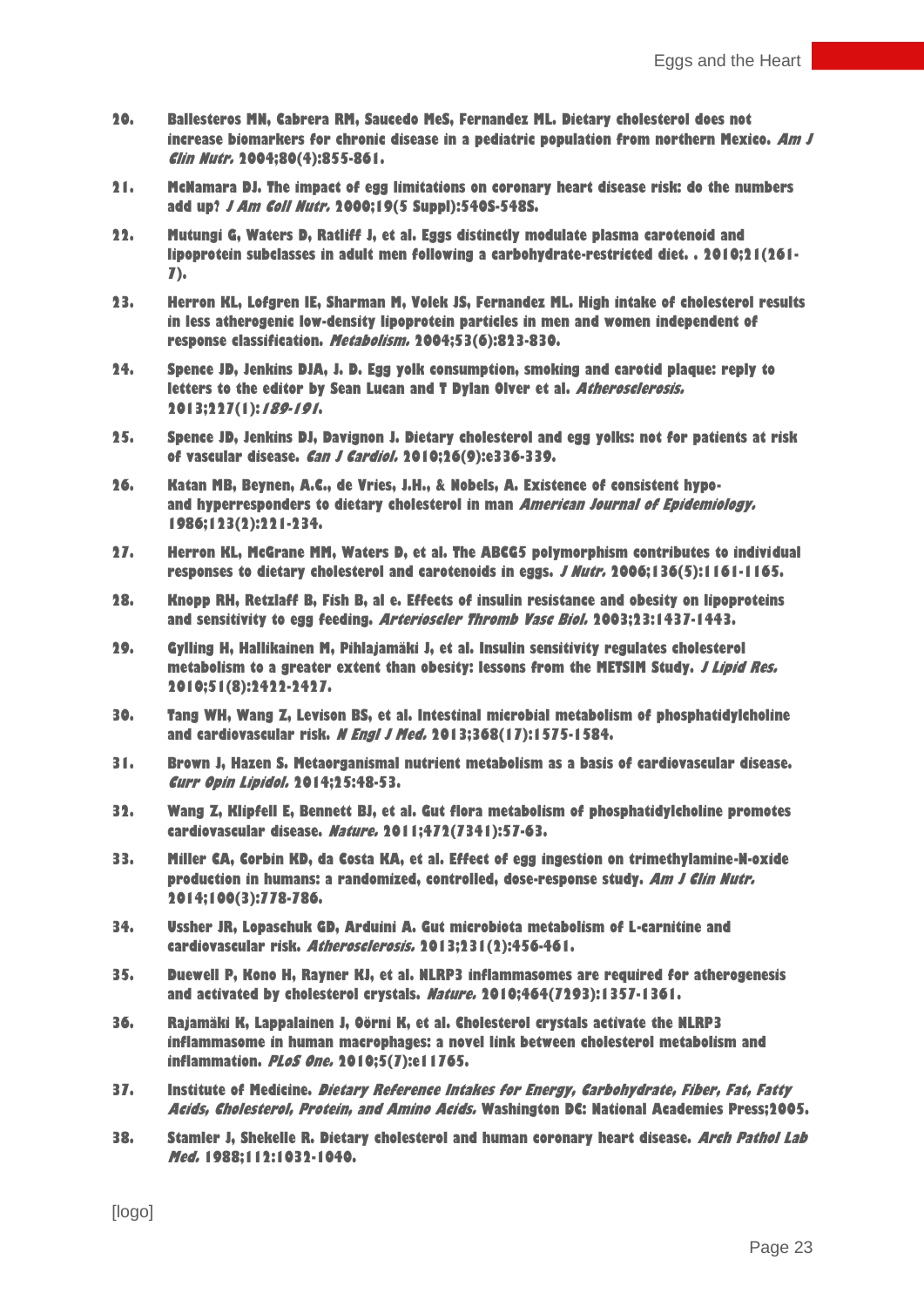- **39. Shin JY, Xun P, Nakamura Y, He K. Egg consumption in relation to risk of cardiovascular disease and diabetes: a systematic review and meta-analysis. Am J Clin Nutr. 2013;98(1):146- 159.**
- **40. Rong Y, Chen L, Zhu T, et al. Egg consumption and risk of coronary heart disease and stroke: dose-response meta-analysis of prospective cohort studies. BMJ. 2013;346:e8539.**
- **41. Barraj L, Tran N, Mink P. A comparison of egg consumption with other modifiable coronary heart disease lifestyle risk factors: a relative risk apportionment study. Risk Anal. 2009;29(3):401-415.**
- **42. Li Y, Zhou C, Zhou X, Li L. Egg consumption and risk of cardiovascular diseases and diabetes: a meta-analysis. Atherosclerosis. 2013;229(2):524-530.**
- **43. Nettleton JA, Steffen LM, Loehr LR, Rosamond WD, Folsom AR. Incident heart failure is associated with lower whole-grain intake and greater high-fat dairy and egg intake in the Atherosclerosis Risk in Communities (ARIC) study. J Am Diet Assoc. 2008;108(11):1881- 1887.**
- **44. Djoussé L, Gaziano JM. Egg consumption and risk of heart failure in the Physicians' Health Study. Circulation. 2008;117(4):512-516.**
- **45. Larsson SC, Åkesson A, Wolk A. Egg consumption and risk of heart failure, myocardial infarction, and stroke: results from 2 prospective cohorts. The American Journal of Clinical Nutrition. 2015;102(5):1007-1013.**
- **46. Berger S RG, Vishwanathan R, Jacques PF, Johnson EJ. Dietary cholesterol and cardiovascular disease: a systematic review and meta-analysis. American Journal of Clinical Nutrition. 2015;102:276–94.**
- **47. Robert HE. Egg consumption in relation to cardiovascular disease and morality: the story gets more complex. American Journal of Clinical Nutrition. 2008;87:799-800.**
- **48. Eckel RH. Eggs and beyond: is dietary cholesterol no longer important? Am J Clin Nutr. 2015;102(2):235-236.**
- **49. Griffin JD, Lichtenstein AH. Dietary Cholesterol and Plasma Lipoprotein Profiles: Randomized-Controlled Trials. Curr Nutr Rep. 2013;2(4):274-282.**
- **50. Njike V, Faridi Z, Dutta S, Gonzalez-Simon AL, Katz DL. Daily egg consumption in hyperlipidemic adults--effects on endothelial function and cardiovascular risk. Nutr J. 2010;9:28.**
- **51. Chakrabarty G, Manjunatha S, Bijlani RL, et al. The effect of ingestion of egg on the serum lipid profile of healthy young Indians. Indian J Physiol Pharmacol. 2004;48(3):286-292.**
- **52. USDA. What is the effect of dietary cholesterol intake on risk of cardiovascular disease, including effects on intermediate markers such as serum lipid and lipoprotein levels and inflammation? (DGAC 2010). 2010.**
- **53. Tannock LR, O'Brien KD, Knopp RH, et al. Cholesterol feeding increases C-reactive protein and serum amyloid A levels in lean insulin-sensitive subjects. Circulation. 2005;111(23):3058- 3062.**
- **54. Reaven GM, Abbasi F, Bernhart S, et al. Insulin resistance, dietary cholesterol, and cholesterol concentration in postmenopausal women. Metabolism. 2001;50(5):594-597.**
- **55. Goodrow EF, Wilson TA, Houde SC, et al. Consumption of one egg per day increases serum lutein and zeaxanthin concentrations in older adults without altering serum lipid and lipoprotein cholesterol concentrations. J Nutr. 2006;136(10):2519-2524.**
- **56. Fuller NR, Caterson ID, Sainsbury A, et al. The effect of a high-egg diet on cardiovascular risk factors in people with type 2 diabetes: the Diabetes and Egg (DIABEGG) study—a 3-mo**